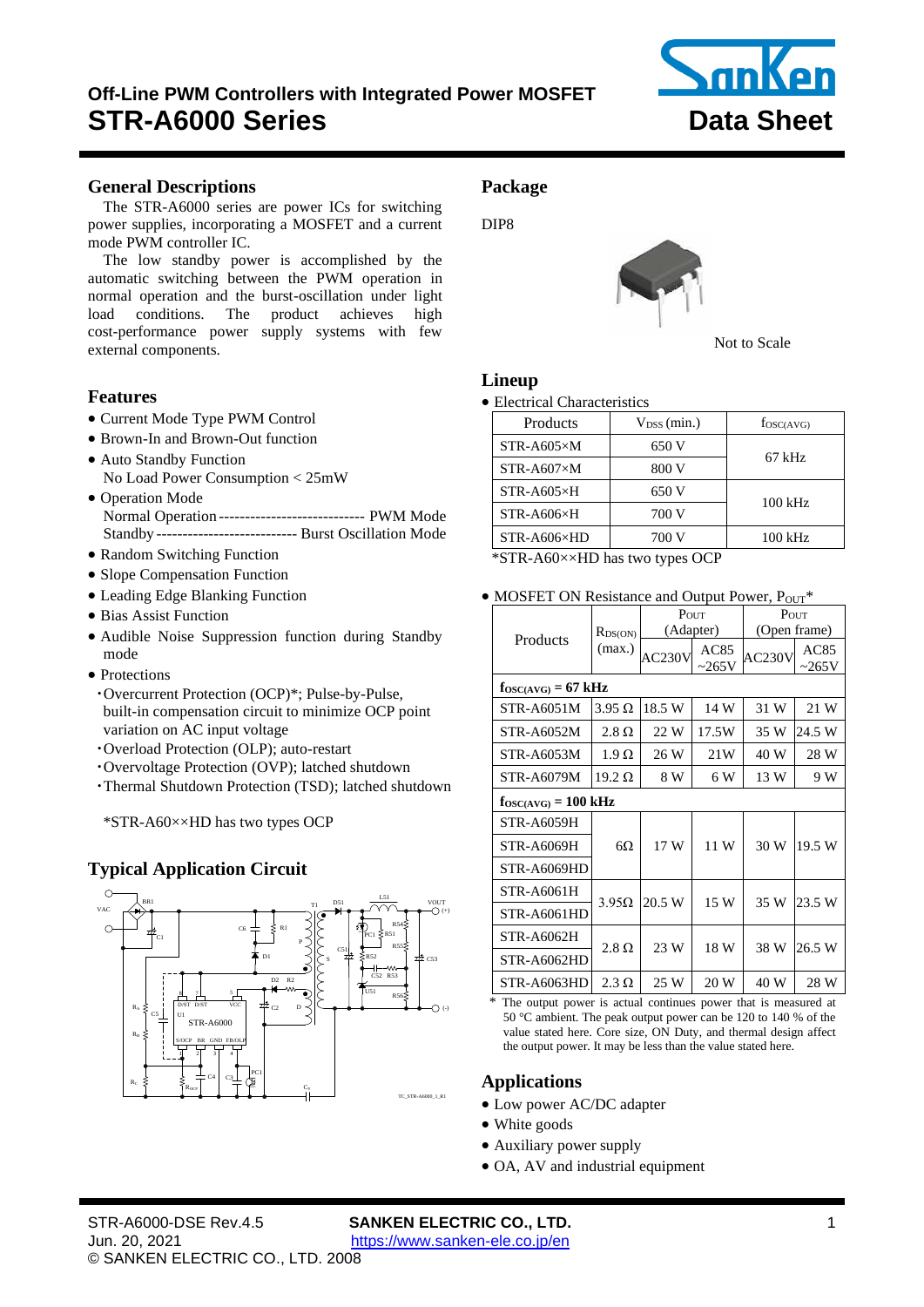## **Contents**

| 1. |                                                                                                                                                                                    |  |
|----|------------------------------------------------------------------------------------------------------------------------------------------------------------------------------------|--|
| 2. |                                                                                                                                                                                    |  |
| 3. | 3.1<br><b>Ambient Temperature versus Power Dissipation Curve ------------- 6</b><br>3.2<br>3.3<br>Transient Thermal Resistance Curves ----------------------------------- 9<br>3.4 |  |
| 4. |                                                                                                                                                                                    |  |
| 5. |                                                                                                                                                                                    |  |
| 6. |                                                                                                                                                                                    |  |
| 7. |                                                                                                                                                                                    |  |
| 8. |                                                                                                                                                                                    |  |
| 9. | 9.1<br>9.2<br>9.3<br>9.4<br>9.5<br>9.6<br>9.7<br>9.8<br>Overcurrent Protection Function (OCP) ------------------------------ 19<br>9.9<br>9.10<br>9.11<br>9.12                     |  |
|    |                                                                                                                                                                                    |  |
|    | 10.1                                                                                                                                                                               |  |
|    | PCB Trace Layout and Component Placement ------------------------- 22<br>10.2                                                                                                      |  |
|    |                                                                                                                                                                                    |  |
|    |                                                                                                                                                                                    |  |
|    |                                                                                                                                                                                    |  |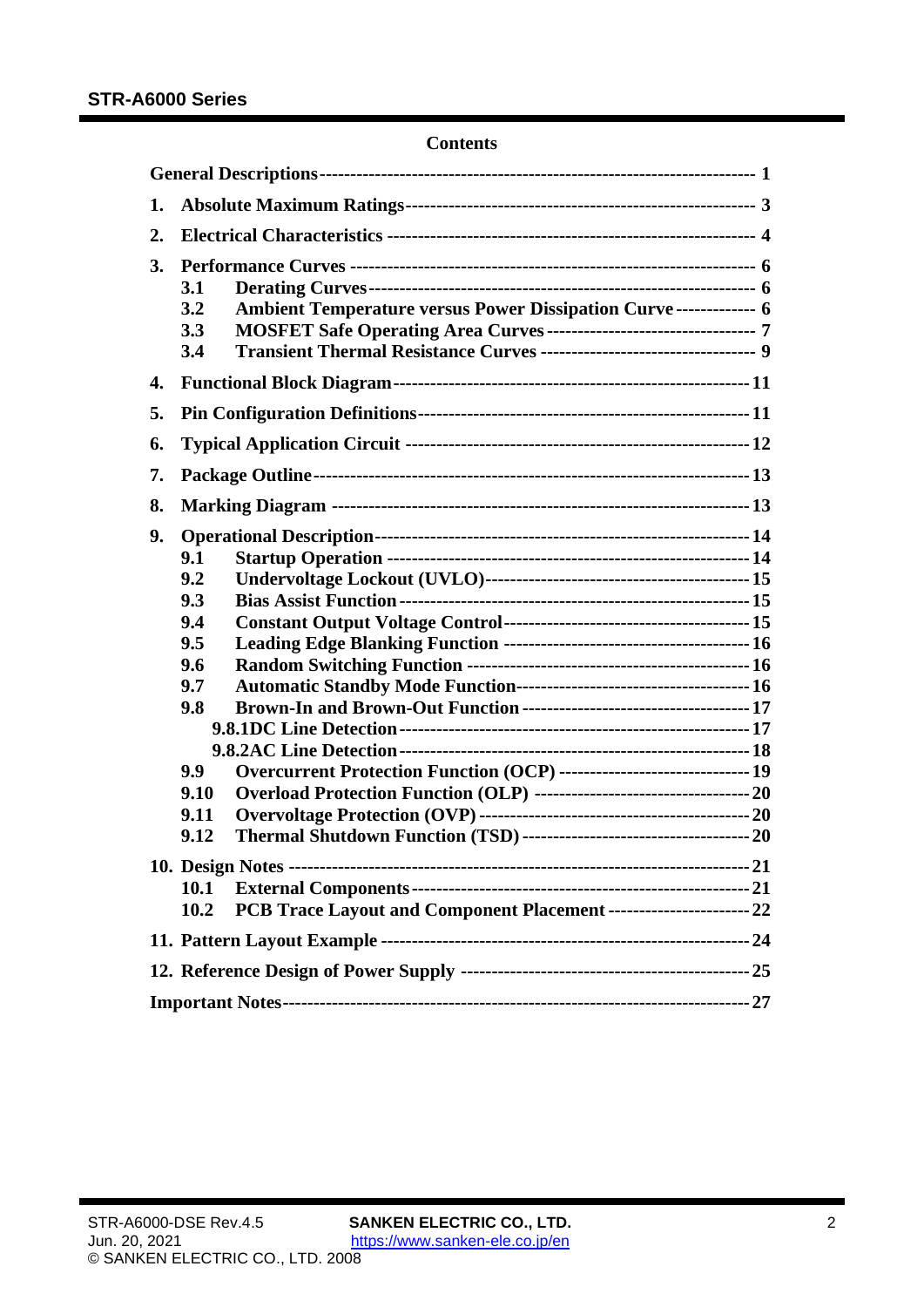# <span id="page-2-0"></span>**1. Absolute Maximum Ratings**

Current polarities are defined as follows: current going into the IC (sinking) is positive current (+); and current coming out of the IC (sourcing) is negative current  $(−)$ .

| Unless otherwise specified, $T_A = 25$ °C, 7 pin = 8 pin. |  |  |  |
|-----------------------------------------------------------|--|--|--|
|                                                           |  |  |  |

| Parameter                                              | Symbol           | <b>Test Conditions</b> | Pins    | Rating         | Units             | Remarks               |
|--------------------------------------------------------|------------------|------------------------|---------|----------------|-------------------|-----------------------|
|                                                        |                  |                        |         | 1.2            |                   | A6079M                |
|                                                        |                  |                        |         | 1.8            |                   | A6059H / 69H<br>/69HD |
| Drain Peak Current <sup>(1)</sup>                      | <b>I</b> DPEAK   | Single pulse           | $8-1$   | 2.5            | A                 | A6051M / 61H<br>/61HD |
|                                                        |                  |                        |         | 3.0            |                   | A6052M / 62H<br>/62HD |
|                                                        |                  |                        |         | 4.0            |                   | A6053M / 63HD         |
|                                                        |                  | $I_{LPEAK} = 1.2A$     |         | $\overline{7}$ |                   | A6079M                |
|                                                        |                  | $I_{LPEAK}=1.8A$       |         | 24             |                   | A6059H / 69H<br>/69HD |
|                                                        |                  | $I_{LPEAK} = 2A$       |         | 46             |                   | A6061H / 61HD         |
| Avalanche Energy <sup>(2)(3)</sup>                     | $E_{AS}$         | $I_{LPEAK} = 2A$       | $8-1$   | 47             | mJ                | A6051M                |
|                                                        |                  | $I_{LPEAK} = 2.2A$     |         | 56             |                   | A6062H / 62HD         |
|                                                        |                  | $I_{LPEAK} = 2.3A$     |         | 62             |                   | A6052M                |
|                                                        |                  | $I_{LPEAK} = 2.5A$     |         | 72             |                   | A6063HD               |
|                                                        |                  | $I_{LPEAK} = 2.7A$     |         | 86             |                   | A6053M                |
| S/OCP Pin Voltage                                      | $V_{S/OCP}$      |                        | $1 - 3$ | $-2$ to 6      | $\mathbf V$       |                       |
| <b>BR</b> Pin Voltage                                  | $V_{BR}$         |                        | $2 - 3$ | $-0.3$ to 7    | $\mathbf V$       |                       |
| <b>BR Pin Sink Current</b>                             | $I_{BR}$         |                        | $2 - 3$ | 1.0            | mA                |                       |
| FB/OLP Pin Voltage                                     | $V_{FB}$         |                        | $4 - 3$ | $-0.3$ to 14   | $\mathbf V$       |                       |
| FB/OLP Pin Sink Current                                | $I_{FB}$         |                        | $4 - 3$ | 1.0            | mA                |                       |
| <b>VCC Pin Voltage</b>                                 | $V_{CC}$         |                        | $5 - 3$ | 32             | $\mathbf{V}$      |                       |
| <b>MOSFET Power</b><br>Dissipation $(4)$               | $P_{D1}$         | (5)                    | $8-1$   | 1.35           | W                 |                       |
| <b>Control Part Power</b><br>Dissipation               | $P_{D2}$         |                        | $5 - 3$ | 1.2            | W                 |                       |
| <b>Operating Ambient</b><br>Temperature <sup>(6)</sup> | $T_{\rm OP}$     |                        |         | $-20$ to 125   | $\rm ^{\circ}C$   |                       |
| <b>Storage Temperature</b>                             | $T_{\text{stg}}$ |                        |         | $-40$ to 125   | $^{\circ}{\rm C}$ |                       |
| <b>Channel Temperature</b>                             | $T_{ch}$         |                        |         | 150            | $^{\circ}C$       |                       |

<sup>(1)</sup> Refer to [3.3](#page-6-0) [MOSFET Safe Operating Area Curves](#page-6-0)

<sup>(2)</sup> Refer to Figure 3-2. [Avalanche Energy Derating Coefficient Curve](#page-5-3)

<sup>&</sup>lt;sup>(3)</sup> Single pulse,  $V_{DD} = 99$  V,  $L = 20$  mH

<sup>(4)</sup> Refer to Figure 3-3. [Ambient Temperature Versus Power Dissipation Curve](#page-5-4)

<sup>&</sup>lt;sup>(5)</sup> When embedding this hybrid IC onto the printed circuit board (cupper area in a 15 mm  $\times$  15 mm)

<sup>&</sup>lt;sup>(6)</sup> The recommended internal frame temperature,  $T_F$ , is 115<sup>o</sup>C (max.)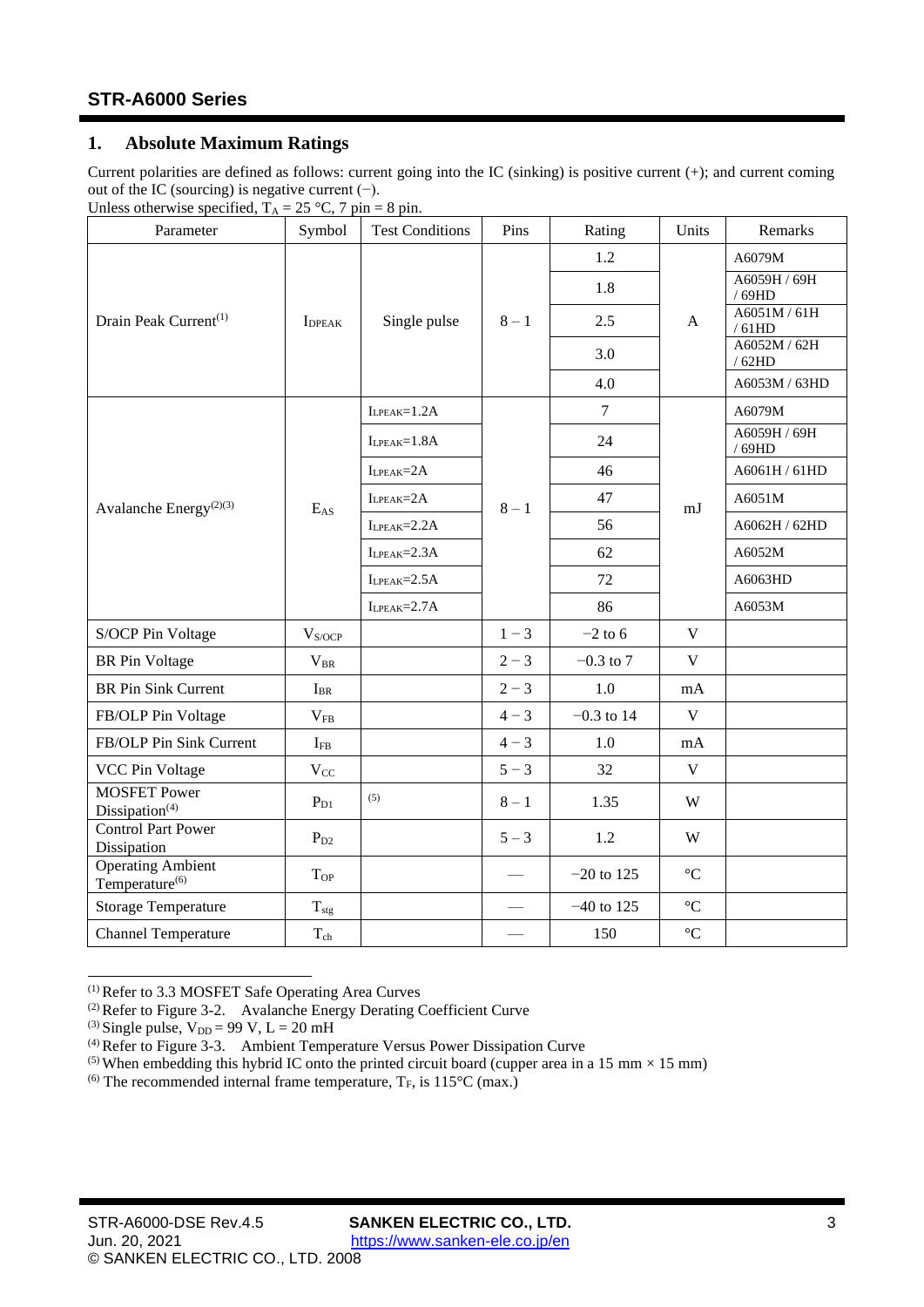# <span id="page-3-0"></span>**2. Electrical Characteristics**

Current polarities are defined as follows: current going into the IC (sinking) is positive current (+); and current coming out of the IC (sourcing) is negative current (−).

<span id="page-3-6"></span><span id="page-3-5"></span><span id="page-3-4"></span><span id="page-3-3"></span><span id="page-3-2"></span><span id="page-3-1"></span>Unless otherwise specified,  $T_A = 25$  °C,  $V_{CC} = 18$  V, 7 pin = 8 pin.

| Parameter                                                  | Symbol             | Test<br>Conditions   | Pins                            | Min.                     | Typ.   | Max.                     | Units       | Remarks                    |
|------------------------------------------------------------|--------------------|----------------------|---------------------------------|--------------------------|--------|--------------------------|-------------|----------------------------|
| <b>Power Supply Startup Operation</b>                      |                    |                      |                                 |                          |        |                          |             |                            |
| <b>Operation Start Voltage</b>                             | $V_{CC(ON)}$       |                      | $5 - 3$                         | 13.8                     | 15.3   | 16.8                     | $\mathbf V$ |                            |
| Operation Stop Voltage <sup>(1)</sup>                      | $V_{CC(OFF)}$      |                      | $5 - 3$                         | 7.3                      | 8.1    | 8.9                      | V           |                            |
| Circuit Current in Operation                               | $I_{CC(ON)}$       | $V_{CC} = 12 V$      | $5 - 3$                         | $\overline{\phantom{0}}$ |        | 2.5                      | mA          |                            |
| <b>Startup Circuit Operation</b><br>Voltage                | $V_{ST(ON)}$       |                      | $8 - 3$                         |                          | 38     |                          | V           |                            |
| <b>Startup Current</b>                                     | <b>I</b> STARTUP   | $V_{CC} = 13.5 V$    | $5 - 3$                         | $-3.7$                   | $-2.5$ | $-1.5$                   | mA          |                            |
| <b>Startup Current Biasing</b><br><b>Threshold Voltage</b> | $V_{CC(BIAS)}$     | Icc<br>$=-100 \mu A$ | $5 - 3$                         | 8.5                      | 9.5    | 10.5                     | V           |                            |
| <b>Normal Operation</b>                                    |                    |                      |                                 |                          |        |                          |             |                            |
| Average Switching                                          | $f_{\rm OSC(AVG)}$ |                      | $8 - 3$                         | 60                       | 67     | 74                       | kHz         | $A60 \times \times M$      |
| Frequency                                                  |                    |                      |                                 | 90                       | 100    | 110                      |             | $A60 \times \times H / HD$ |
| <b>Switching Frequency</b>                                 | $\Delta f$         |                      | $8 - 3$                         |                          | 5      | $\overline{\phantom{0}}$ | kHz         | $A60 \times \times M$      |
| <b>Modulation Deviation</b>                                |                    |                      |                                 |                          | 8      | $\overline{\phantom{0}}$ |             | $A60 \times \times H / HD$ |
| Maximum ON Duty                                            | $D_{MAX}$          |                      | $8 - 3$                         | 77                       | 83     | 89                       | $\%$        |                            |
|                                                            |                    |                      | $8 - 3$                         |                          | 540    |                          | ns          | $A60 \times \times M$      |
| Minimum ON Time                                            | $t_{ON(MIN)}$      |                      |                                 |                          | 470    | $\overline{\phantom{0}}$ |             | $A60 \times \times H / HD$ |
| <b>Protection Function</b>                                 |                    |                      |                                 |                          |        |                          |             |                            |
|                                                            |                    |                      |                                 |                          | 340    |                          |             | $A60 \times \times M$      |
| Leading Edge Blanking Time                                 | t <sub>BW</sub>    |                      |                                 |                          | 280    | $\overline{\phantom{0}}$ | ns          | $A60 \times \times H / HD$ |
| <b>OCP</b> Compensation                                    |                    |                      |                                 |                          | 20     |                          |             | $A60 \times \times M$      |
| Coefficient                                                | <b>DPC</b>         |                      |                                 |                          | 33     | $\overline{\phantom{0}}$ | $mV/\mu s$  | $A60 \times \times H / HD$ |
| OCP Compensation ON Duty                                   | $D_{DPC}$          |                      |                                 |                          | 36     | $\overline{\phantom{0}}$ | $\%$        |                            |
| OCP Threshold Voltage at<br>Zero ON Duty                   | $V_{OCP(L)}$       |                      | $1 - 3$                         | 0.70                     | 0.78   | 0.86                     | V           |                            |
| OCP Threshold Voltage at<br>36% ON Duty                    | $V_{OCP(H)}$       |                      | $1 - 3$                         | 0.81                     | 0.9    | 0.99                     | $\mathbf V$ |                            |
| OCP Threshold Voltage in<br>Leading Edge Blanking Time     | $V_{OCP(LEB)}$     |                      | $1 - 3$                         | 1.32                     | 1.55   | 1.78                     | $\mathbf V$ | $A60 \times \times HD$     |
| Maximum Feedback Current                                   | $I_{FB(MAX)}$      | $V_{CC} = 12 V$      | $4 - 3$                         | $-340$                   | $-230$ | $-150$                   | $\mu$ A     |                            |
| Minimum Feedback Current                                   | $I_{FB(MIN)}$      |                      | $4 - 3$                         | $-30$                    | $-15$  | $-7$                     | μA          |                            |
| FB/OLP pin Oscillation Stop<br><b>Threshold Voltage</b>    | $V_{FB(STB)}$      |                      | $4 - 3$                         | 0.85                     | 0.95   | 1.05                     | $\mathbf V$ |                            |
| <b>OLP</b> Threshold Voltage                               | $V_{FB(OLP)}$      |                      | $4 - 3$                         | 7.3                      | 8.1    | 8.9                      | V           |                            |
| <b>OLP</b> Operation Current                               | $I_{CC(OLP)}$      | $V_{CC} = 12 V$      | $5 - 3$                         | -                        | 300    | 600                      | $\mu A$     |                            |
| OLP Delay Time                                             | $t_{OLP}$          |                      | $\overbrace{\qquad \qquad }^{}$ | 54                       | 68     | 82                       | ms          |                            |

<span id="page-3-12"></span><span id="page-3-11"></span><span id="page-3-10"></span><span id="page-3-9"></span><span id="page-3-8"></span><span id="page-3-7"></span>(1)  $V_{CC(BIAS)} > V_{CC(OFF)}$  always.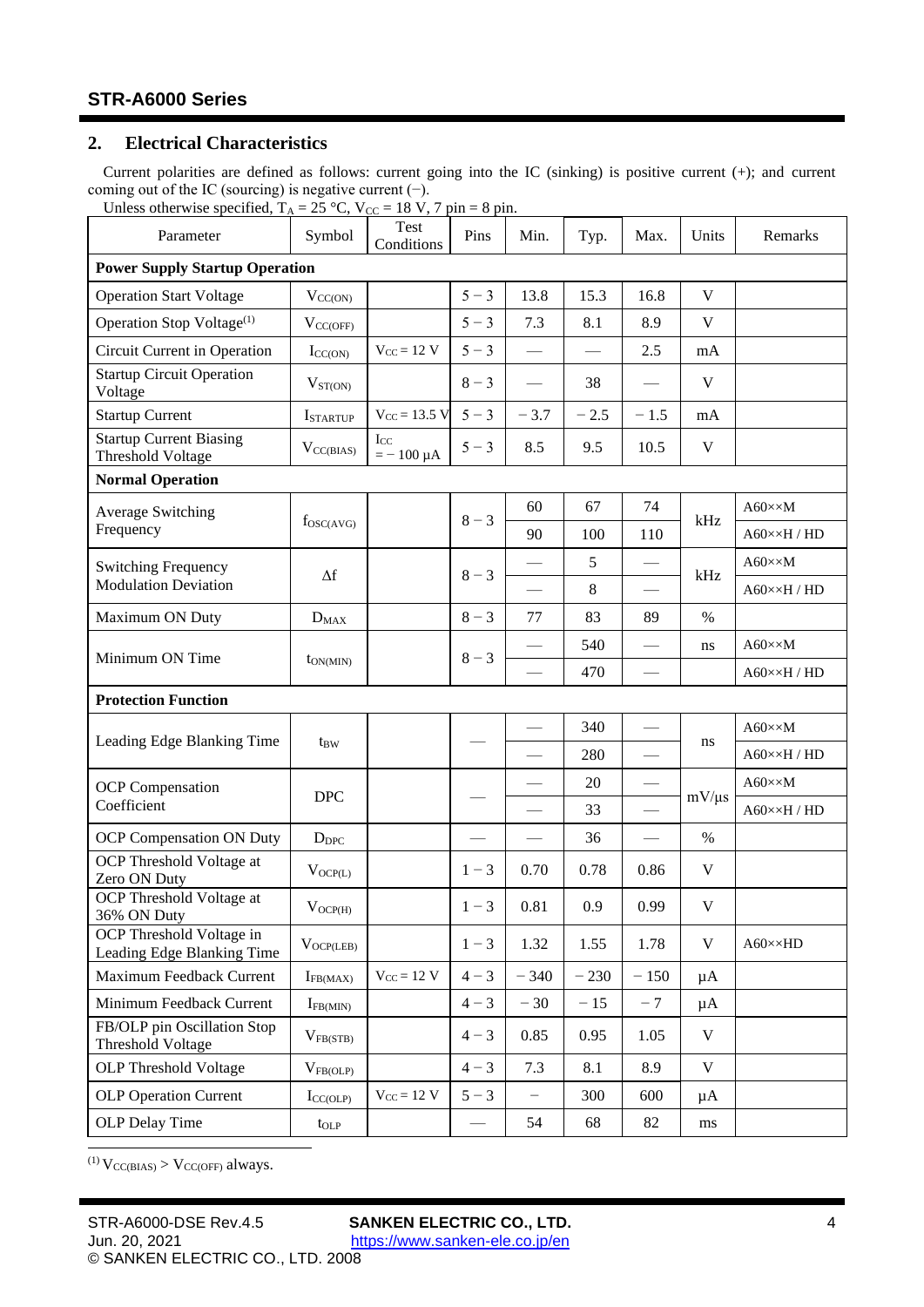<span id="page-4-5"></span><span id="page-4-4"></span><span id="page-4-3"></span><span id="page-4-2"></span><span id="page-4-1"></span><span id="page-4-0"></span>

| Parameter                                                   | Symbol                 | Test<br>Conditions         | Pins    | Min. | Typ.                     | Max.                     | Units                   | Remarks               |
|-------------------------------------------------------------|------------------------|----------------------------|---------|------|--------------------------|--------------------------|-------------------------|-----------------------|
| FB/OLP Pin Clamp Voltage                                    | $V_{FB(CLAMP)}$        |                            | $4 - 3$ | 11   | 12.8                     | 14                       | $\mathbf{V}$            |                       |
| Brown-In Threshold Voltage                                  | $V_{BR(IN)}$           |                            | $2 - 3$ | 5.2  | 5.6                      | 6                        | $\overline{\mathbf{V}}$ |                       |
| <b>Brown-Out Threshold</b><br>Voltage                       | $V_{BR(OUT)}$          |                            | $2 - 3$ | 4.45 | 4.8                      | 5.15                     | $\mathbf V$             |                       |
| <b>BR</b> Pin Clamp Voltage                                 | $V_{BR(CLAMP)}$        |                            | $2 - 3$ | 6    | 6.4                      | $\overline{7}$           | $\mathbf V$             |                       |
| <b>BR</b> Function Disabling<br>Threshold                   | $V_{BR(DIS)}$          |                            | $2 - 3$ | 0.3  | 0.48                     | 0.7                      | V                       |                       |
| <b>OVP</b> Threshold Voltage                                | $V_{CC(OVP)}$          |                            | $5 - 3$ | 26   | 29                       | 32                       | $\overline{\mathbf{V}}$ |                       |
| <b>Latch Circuits Holding</b><br>Current <sup>(2)</sup>     | $I_{\text{CC(LATCH)}}$ | $V_{CC} = 9.5 V$           | $5 - 3$ |      | 700                      | $\overline{\phantom{0}}$ | $\mu A$                 |                       |
| <b>Thermal Shutdown Operating</b><br>Temperature            | $T_{i(TSD)}$           |                            |         | 135  |                          |                          | $\rm ^{\circ}C$         |                       |
| <b>MOSFET</b>                                               |                        |                            |         |      |                          |                          |                         |                       |
|                                                             | $V_{DSS}$              |                            | $8-1$   | 650  |                          |                          | V                       | A605 $\times$         |
| Drain-to-Source Breakdown<br>Voltage                        |                        |                            |         | 700  |                          |                          |                         | $A606\times$          |
|                                                             |                        |                            |         | 800  | $\overline{\phantom{0}}$ |                          |                         | $A607\times$          |
| Drain Leakage Current                                       | $I_{DSS}$              |                            | $8-1$   |      |                          | 300                      | $\mu A$                 |                       |
|                                                             |                        | $\text{Ins} = 0.4\text{A}$ |         |      |                          | 19.2                     |                         | A6079M                |
|                                                             |                        |                            |         |      |                          | 6                        |                         | A6059H / 69H<br>/69HD |
| On Resistance                                               | $R_{DS(ON)}$           |                            | $8 - 1$ |      |                          | 3.95                     | $\Omega$                | A6051M / 61H<br>/61HD |
|                                                             |                        |                            |         |      | $\frac{1}{1}$            | 2.8                      |                         | A6052M / 62H<br>/62HD |
|                                                             |                        |                            |         |      |                          | 2.3                      |                         | A6063HD               |
|                                                             |                        |                            |         |      | $\overline{\phantom{0}}$ | 1.9                      |                         | A6053M                |
|                                                             |                        |                            | $8-1$   |      |                          | 250                      | ns.                     |                       |
| <b>Switching Time</b>                                       | $t_f$                  |                            |         |      |                          | 400                      | ns                      | A6053M                |
| <b>Thermal Resistance</b>                                   |                        |                            |         |      |                          |                          |                         |                       |
| <b>Channel to Case Thermal</b><br>Resistance <sup>(3)</sup> | $\theta_{ch-C}$        |                            |         |      |                          | 22                       | $\rm ^{\circ} C/W$      |                       |

<sup>(2)</sup> A latch circuit is a circuit operated with Overvoltage Protection function (OVP) and/or Thermal Shutdown function (TSD) in operation.

(3)  $\theta_{ch-C}$  is thermal resistance between channel and case. Case temperature (T<sub>C</sub>) is measured at the center of the case top surface.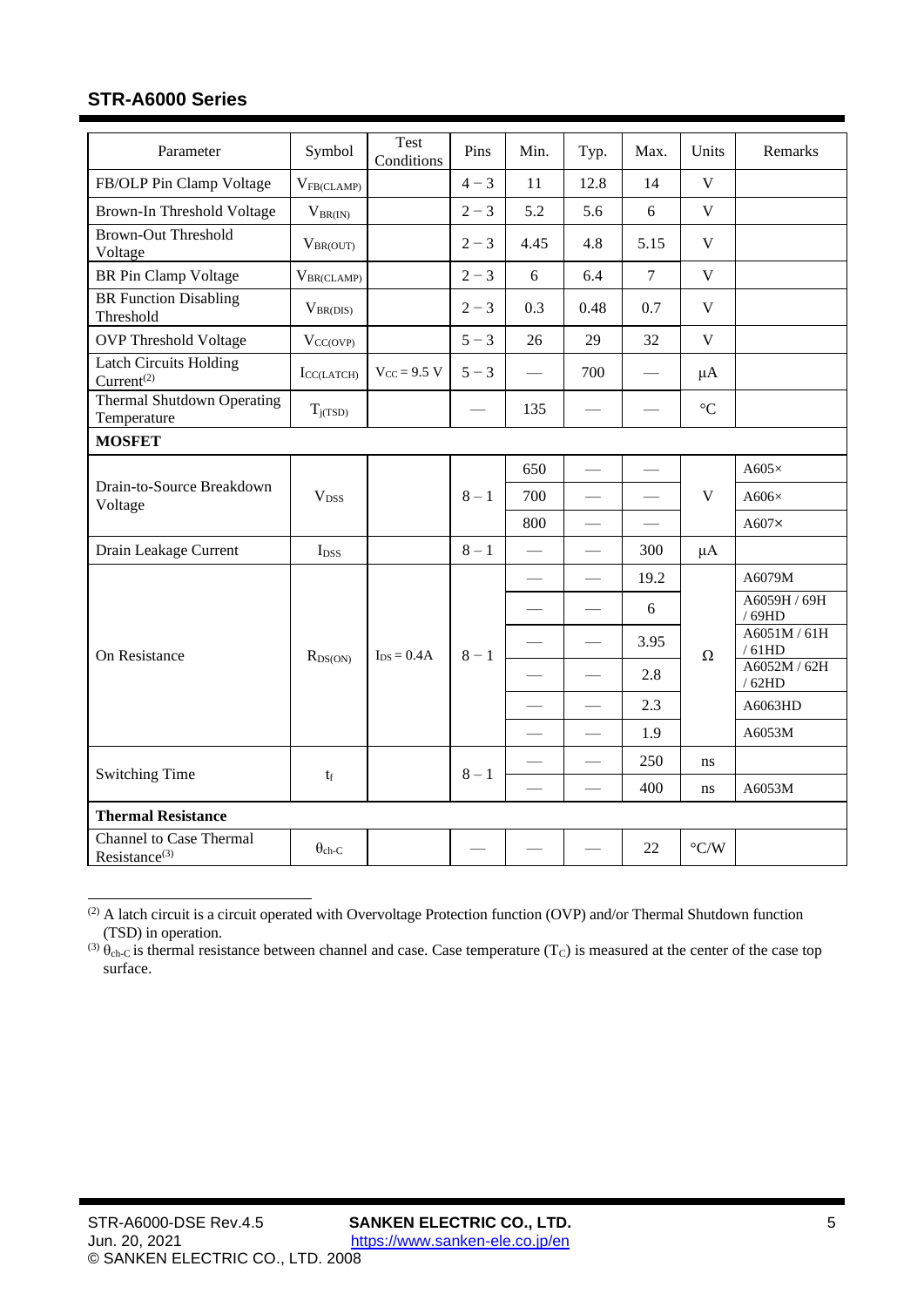# <span id="page-5-1"></span><span id="page-5-0"></span>**3. Performance Curves**

# **3.1 Derating Curves**



<span id="page-5-5"></span>Figure 3-1. SOA Temperature Derating Coefficient Curve

<span id="page-5-3"></span>Figure 3-2. Avalanche Energy Derating Coefficient Curve



<span id="page-5-4"></span>Figure 3-3. Ambient Temperature Versus Power Dissipation Curve

# <span id="page-5-2"></span>**3.2 Ambient Temperature versus Power Dissipation Curve**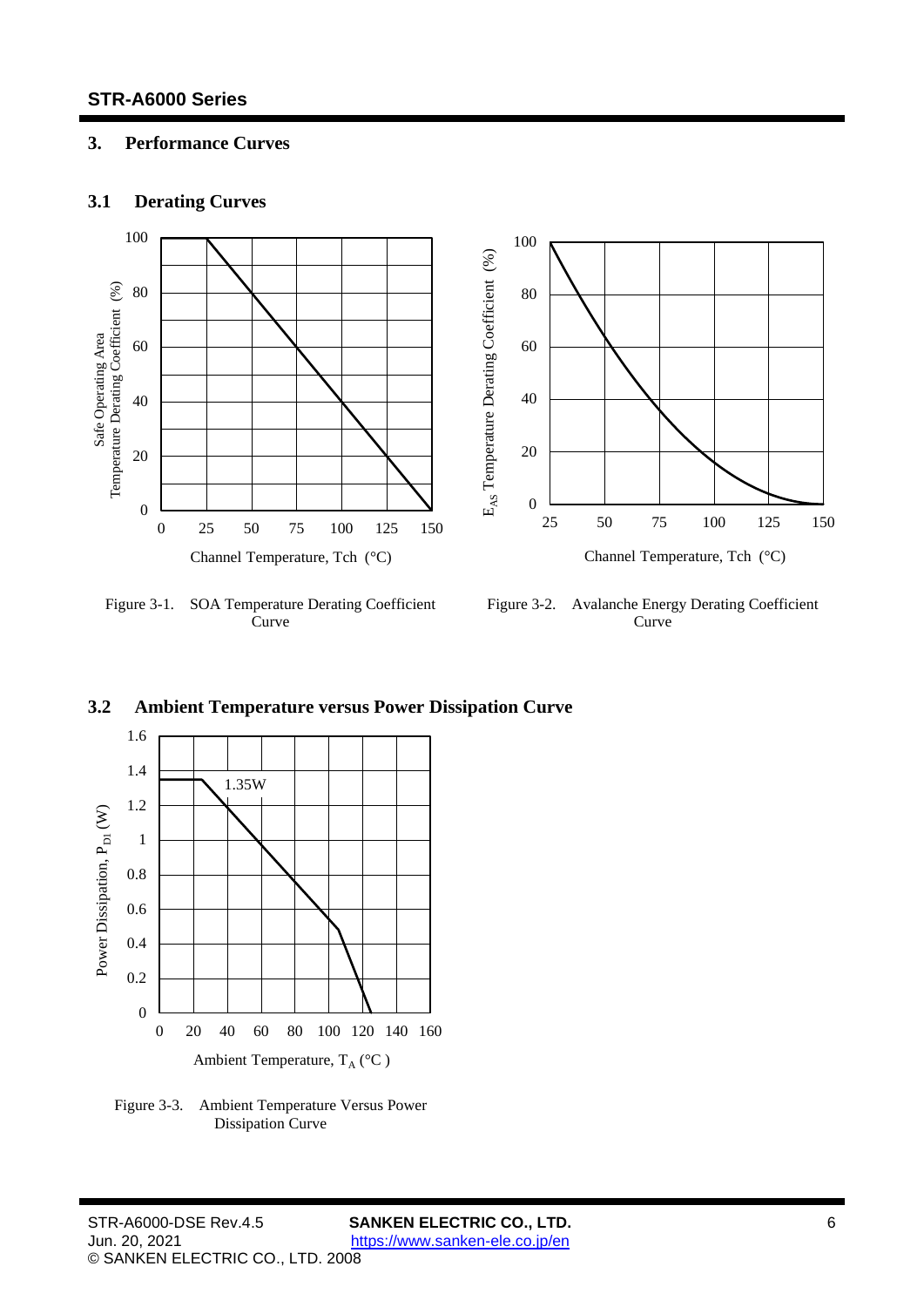# <span id="page-6-0"></span>**3.3 MOSFET Safe Operating Area Curves**

When the IC is used, the safe operating area curve should be multiplied by the temperature derating coefficient derived from [Figure 3-1.](#page-5-5) The broken line in the safe operating area curve is the drain current curve limited by on-resistance.



Unless otherwise specified,  $T_A = 25 \degree C$ , Single pulse.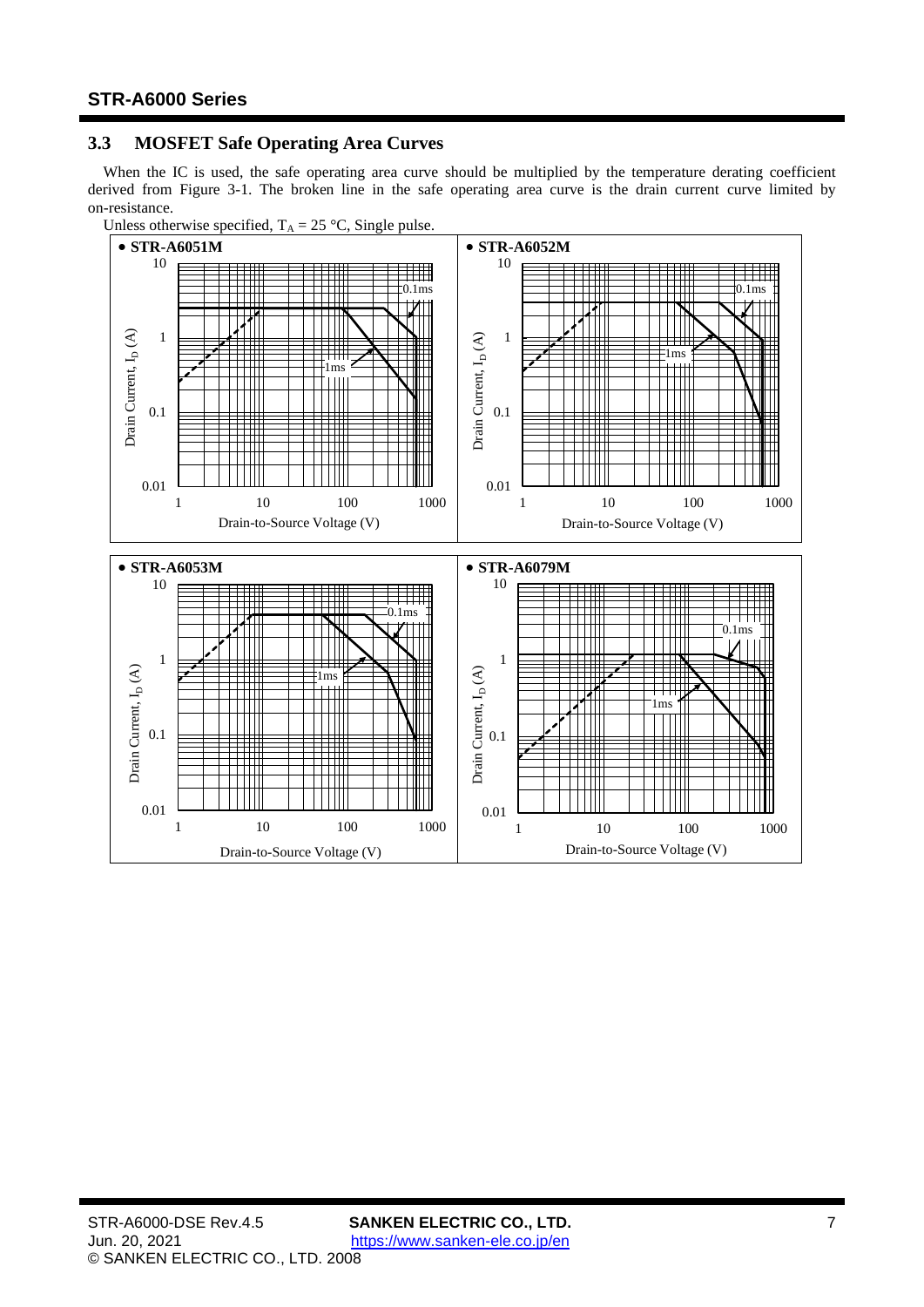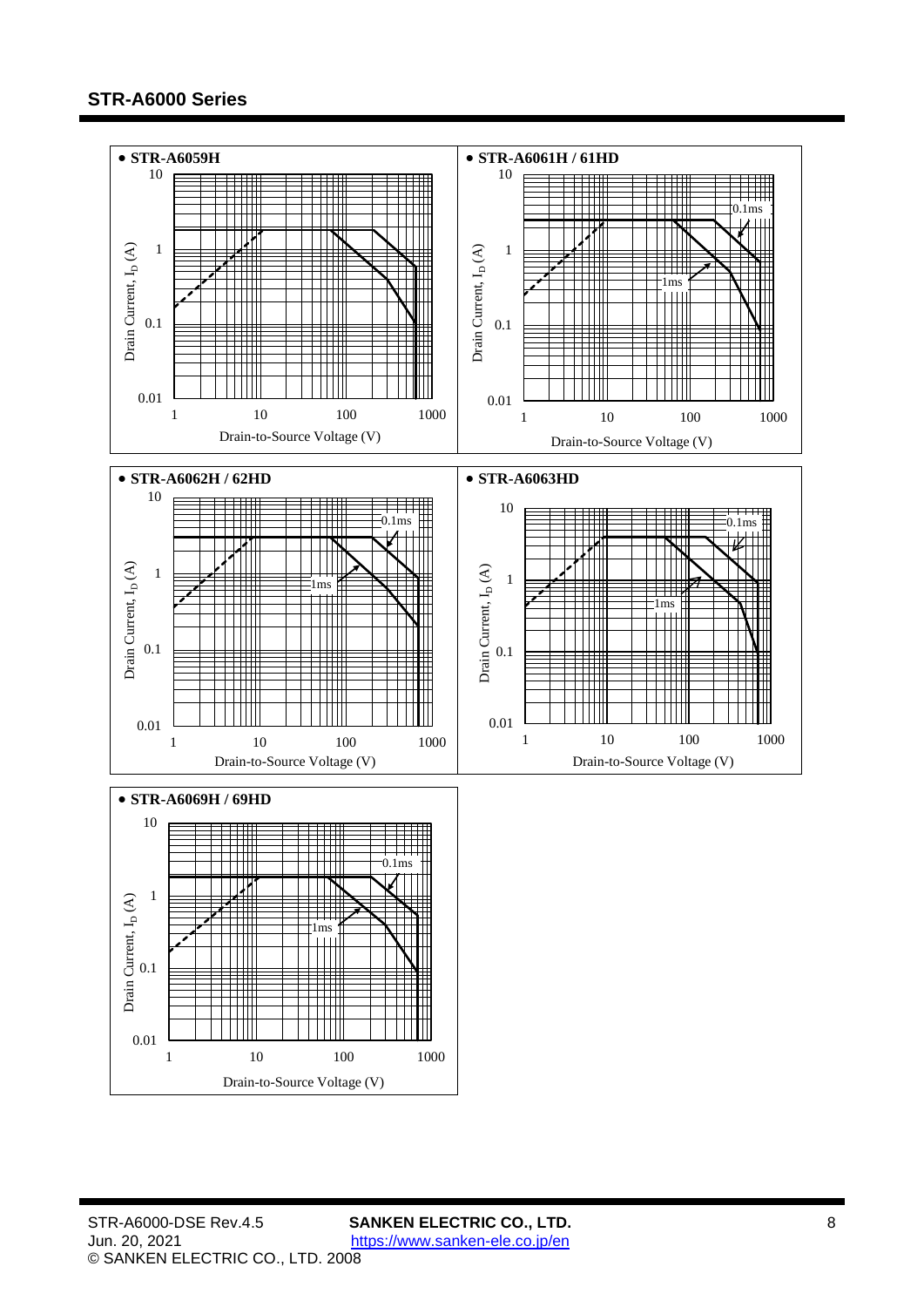# <span id="page-8-0"></span>**3.4 Transient Thermal Resistance Curves**

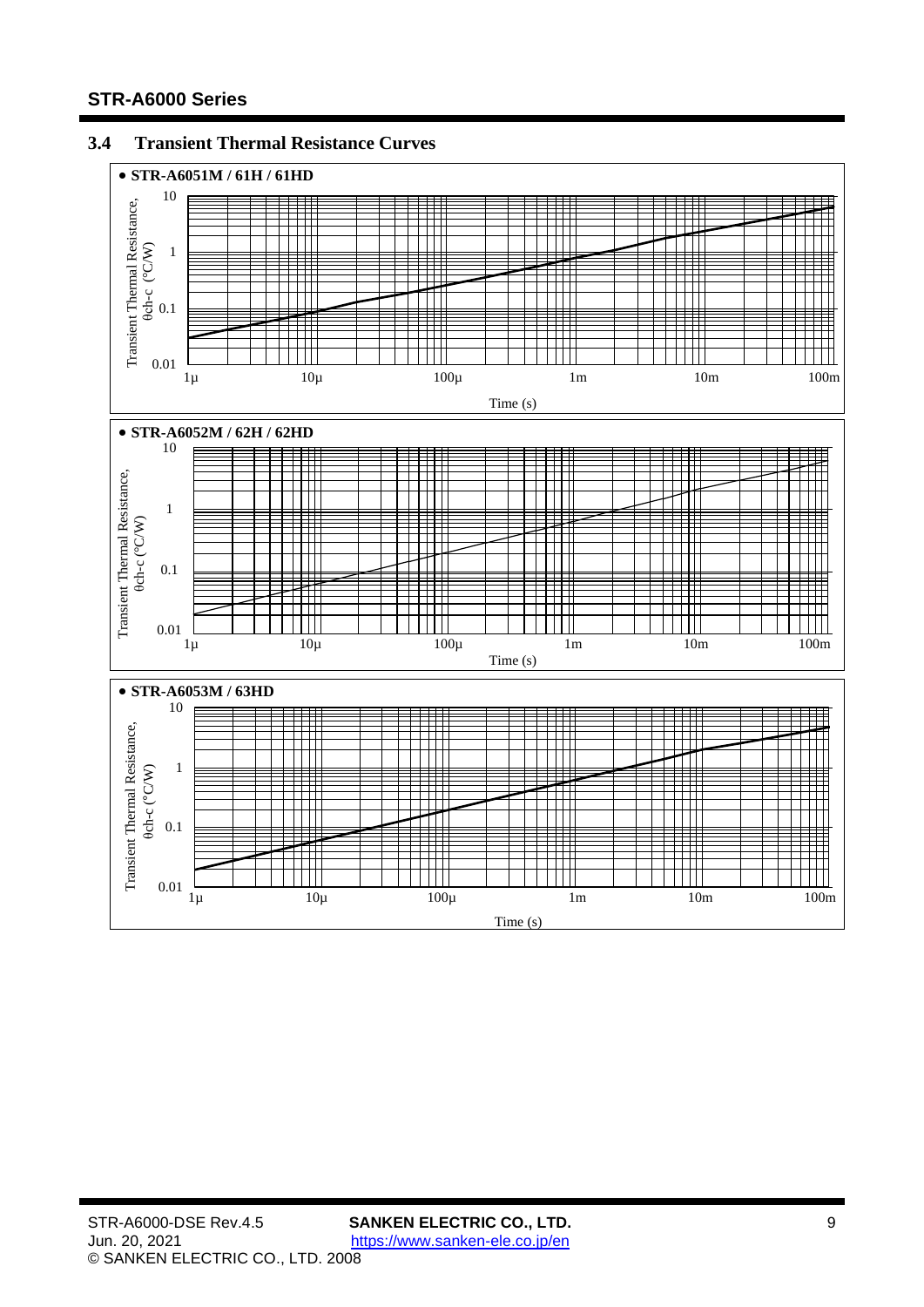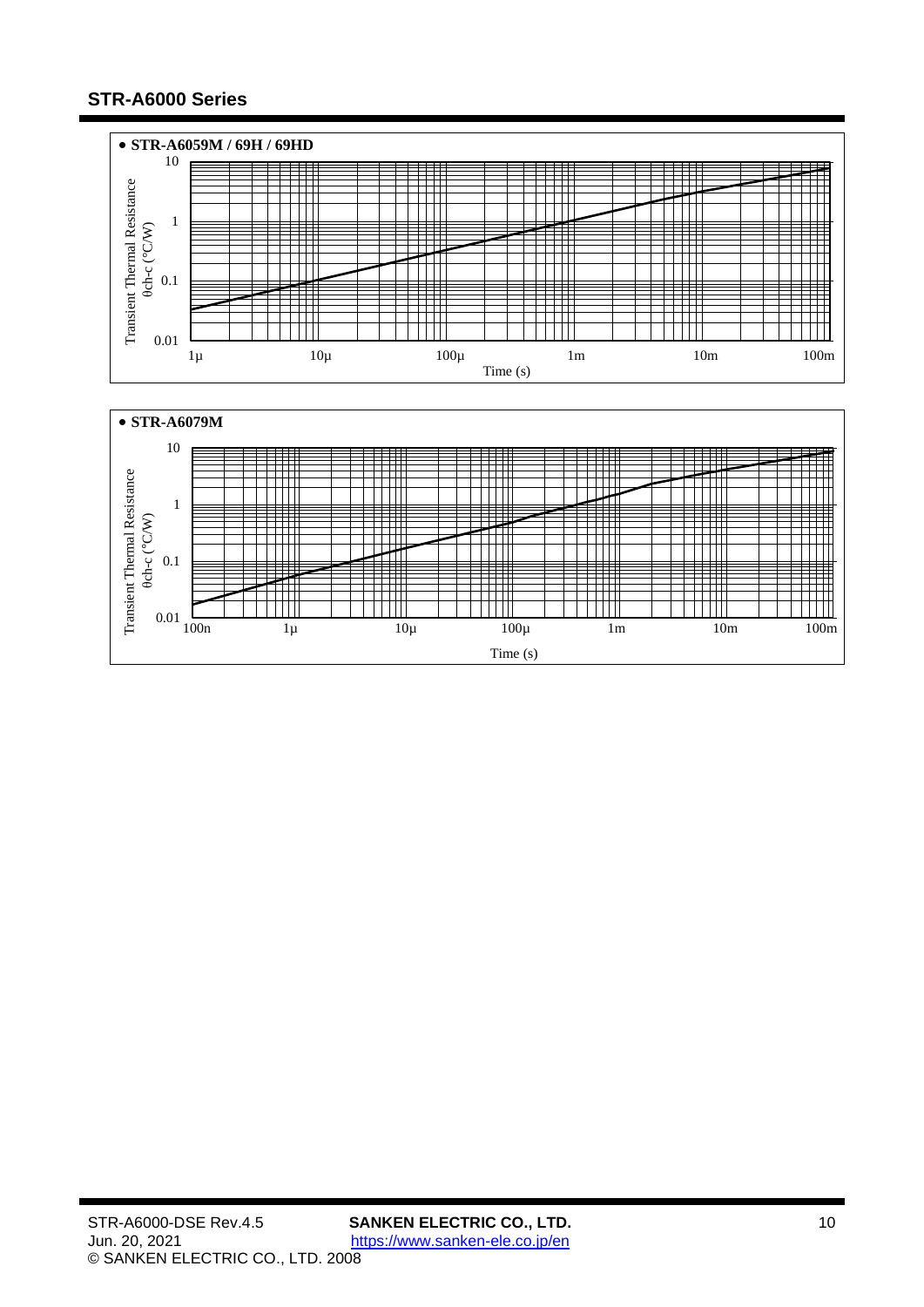# <span id="page-10-0"></span>**4. Functional Block Diagram**



# <span id="page-10-1"></span>**5. Pin Configuration Definitions**

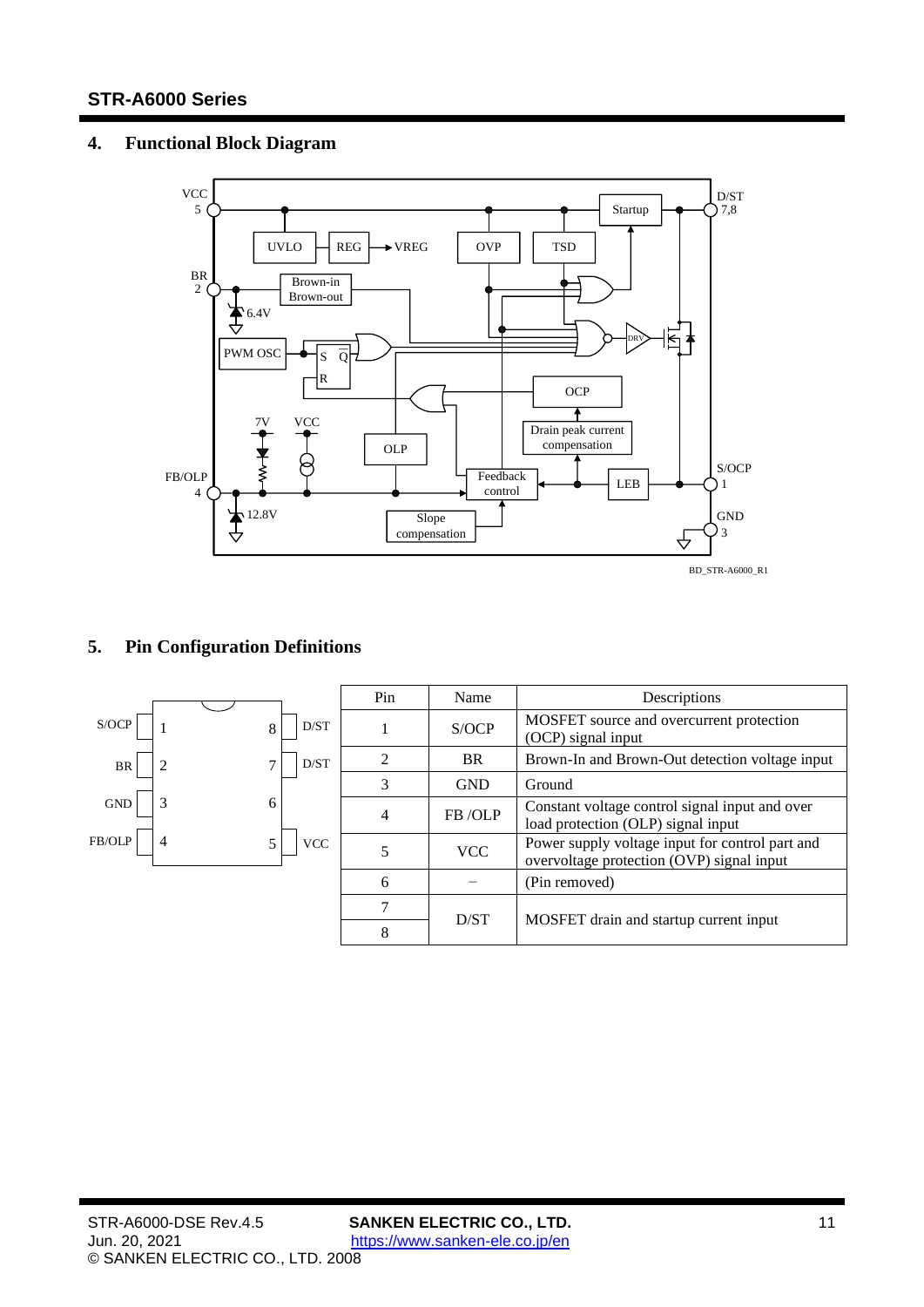## <span id="page-11-0"></span>**6. Typical Application Circuit**

The following drawings show circuits enabled and disabled the Brown-In/Brown-Out function.

The PCB traces D/ST pins should be as wide as possible, in order to enhance thermal dissipation.

In applications having a power supply specified such that D/ST pin has large transient surge voltages, a clamp snubber circuit of a capacitor-resistor-diode (CRD) combination should be added on the primary winding P, or a damper snubber circuit of a capacitor (C) or a resistor-capacitor (RC) combination should be added between the D/ST pin and the S/OCP pin.



Figure 6-1. Typical Application Circuit (enabled Brown-In/Brown-Out function, DC line detection)



Figure 6-2. Typical Application Circuit (disabled Brown-In/Brown-Out function)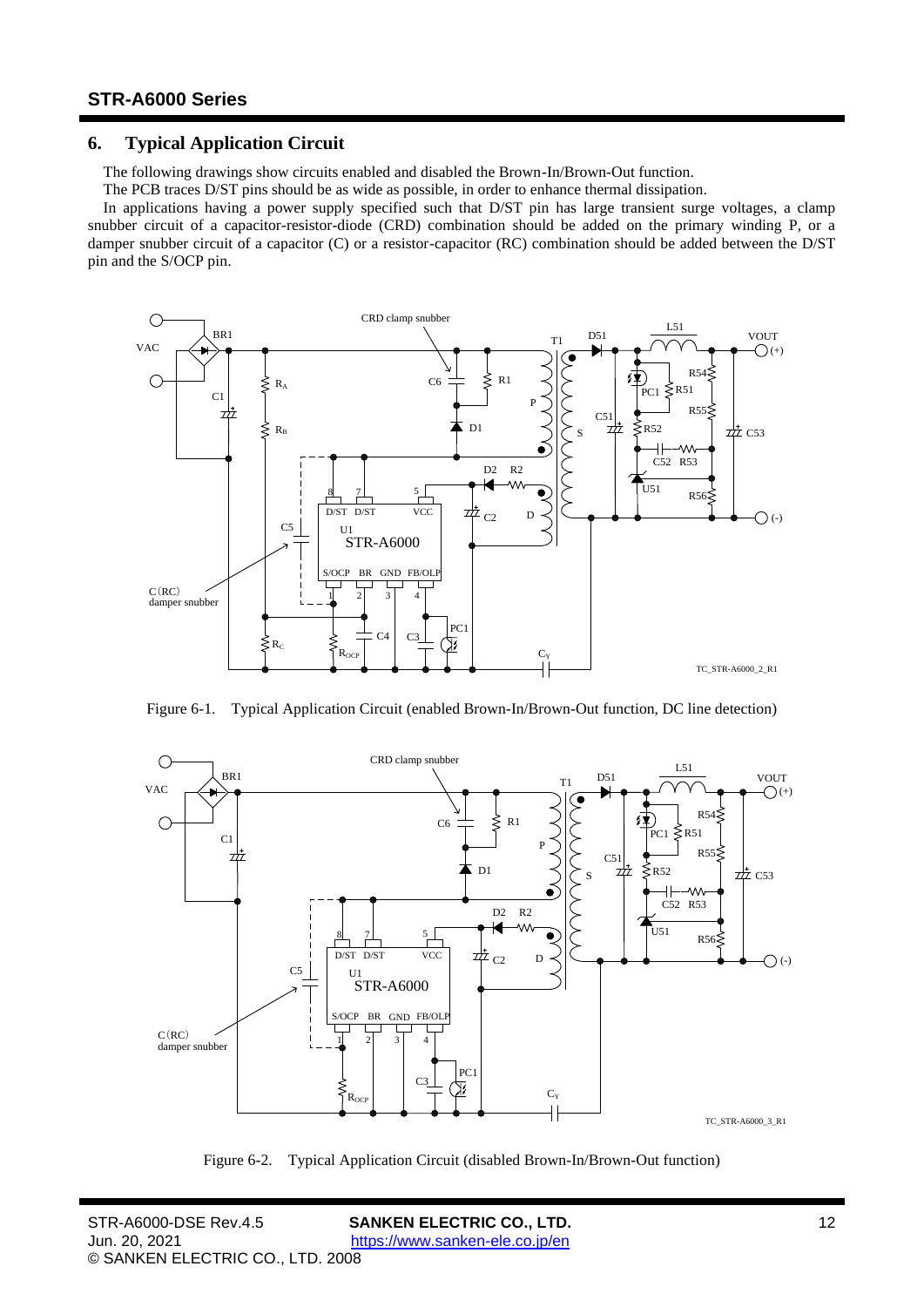# <span id="page-12-0"></span>**7. Package Outline**

• DIP8 (The following show a representative type of DIP8.)



#### **NOTES:**

- 1) dimensions in millimeters
- <span id="page-12-1"></span>2) Pb-free (RoHS compliant)

## **8. Marking Diagram**

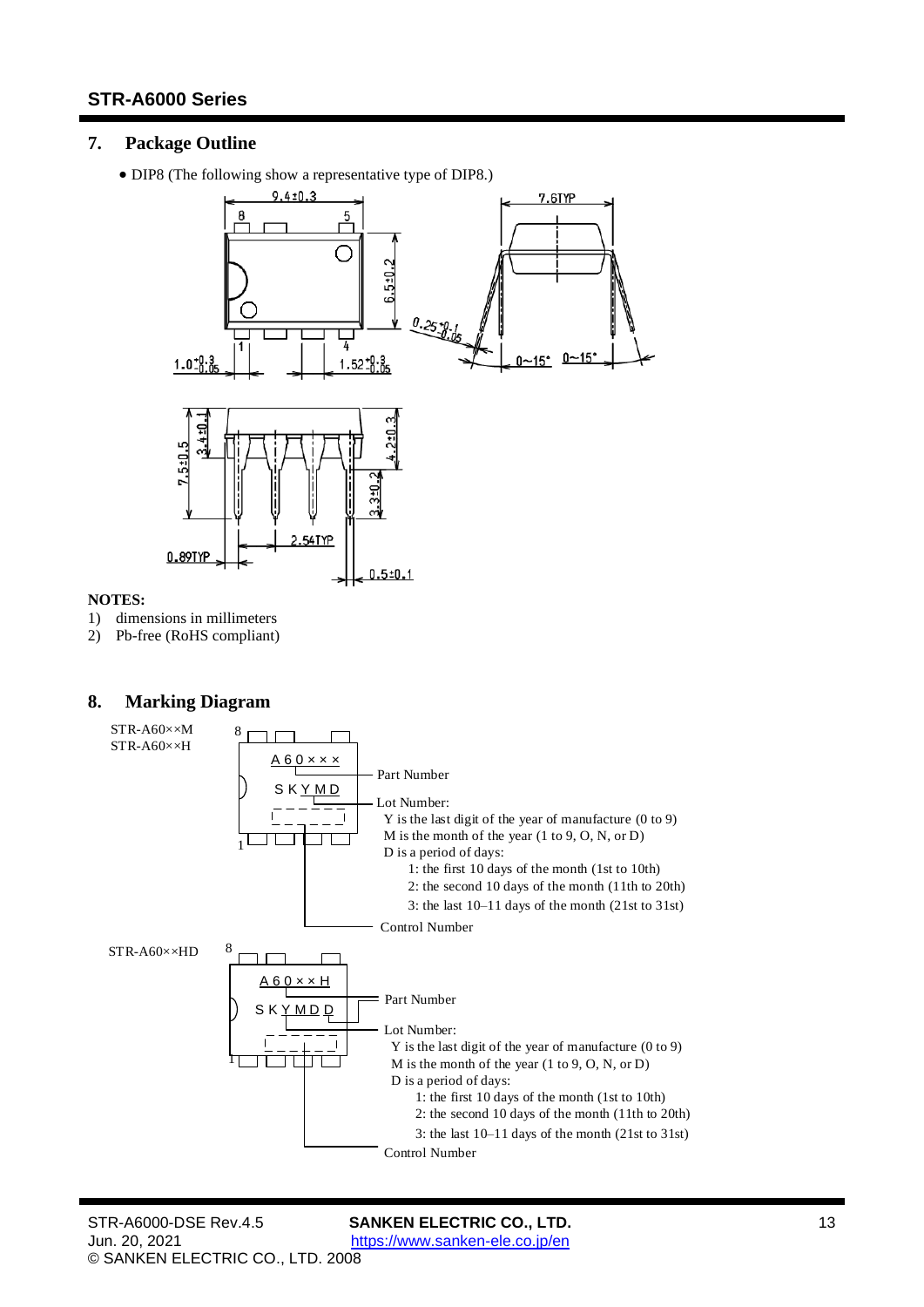## <span id="page-13-0"></span>**9. Operational Description**

All of the parameter values used in these descriptions are typical values, unless they are specified as minimum or maximum.

Current polarities are defined as follows: current going into the IC (sinking) is positive current  $(+)$ ; and current coming out of the IC (sourcing) is negative current  $(-)$ .

## <span id="page-13-1"></span>**9.1 Startup Operation**

[Figure 9-1](#page-13-2) shows the circuit around IC. [Figure 9-2](#page-13-3) shows the start up operation.

The IC incorporates the startup circuit. The circuit is connected to D/ST pin. When D/ST pin voltage reaches to Startup Circuit Operation Voltage  $V_{ST(ON)} = 38$  $V_{ST(ON)} = 38$  V, the startup circuit starts operation.

During the startup process, the constant current,  $I_{STARTUP} = -2.5$  $I_{STARTUP} = -2.5$  mA, charges C2 at VCC pin. When VCC pin voltage increases to  $V_{CC(ON)} = 15.3$  $V_{CC(ON)} = 15.3$  V, the control circuit starts operation.

During the IC operation, the voltage rectified the auxiliary winding voltage,  $V_D$ , of [Figure 9-1](#page-13-2) becomes a power source to the VCC pin. After switching operation begins, the startup circuit turns off automatically so that its current consumption becomes zero.

The approximate value of auxiliary winding voltage is about 15 V to 20 V, taking account of the winding turns of D winding so that VCC pin voltage becomes Equation [\(1\)](#page-13-4) within the specification of input and output voltage variation of power supply.

$$
V_{CC(BIAS)}(max.) < V_{CC} < V_{CC(OVP)}(min.)
$$
  
\n
$$
\Rightarrow 10.5 (V) < V_{CC} < 26 (V)
$$
 (1)

The oscillation start timing of IC depends on Brown-In / Brown-Out function (refer to Sectio[n 9.8\)](#page-16-0).

 Without Brown-In / Brown-Out function (BR pin voltage is  $V_{BR(DIS)} = 0.48$  $V_{BR(DIS)} = 0.48$  V or less) When VCC pin voltage increases to  $V_{CC(ON)}$ , the IC starts switching operation, As shown in [Figure 9-2.](#page-13-3)

The startup time of IC is determined by C2 capacitor value. The approximate startup time  $t_{\text{START}}$  (shown in [Figure 9-2\)](#page-13-3) is calculated as follows:

$$
t_{\text{START}} = C2 \times \frac{V_{\text{CC(ON)}} - V_{\text{CC(INT)}}}{|I_{\text{STRACT}}|}
$$
 (2)

where,

 $t_{\text{START}}$  : Startup time of IC (s)  $V_{CC(NT)}$ : Initial voltage on VCC pin (V)

#### With Brown-In / Brown-Out function

When BR pin voltage is more than  $V_{BR(DIS)} = 0.48$  $V_{BR(DIS)} = 0.48$  V and less than  $V_{BR(IN)} = 5.6$  $V_{BR(IN)} = 5.6$  V, the Bias Assist Function (refer to Section [9.3\)](#page-14-1) is disabled. Thus, VCC pin voltage repeats increasing to  $V_{CC(ON)}$  and decreasing to  $V_{\text{CC(OFF)}}$  (shown in [Figure 9-3\)](#page-13-5). When BR pin voltage becomes  $V_{BR(N)}$  or more, the IC starts switching operation.



<span id="page-13-2"></span>Figure 9-1. VCC Pin Peripheral Circuit (Without Brown-In / Brown-Out)



Figure 9-2. Startup Operation (Without Brown-In / Brown-Out)

<span id="page-13-4"></span><span id="page-13-3"></span>

<span id="page-13-5"></span>Figure 9-3. Startup Operation (With Brown-In / Brown-Out)

STR-A6000-DSE Rev.4.5 **SANKEN ELECTRIC CO., LTD.** 14 Jun. 20, 2021 <https://www.sanken-ele.co.jp/en> © SANKEN ELECTRIC CO., LTD. 2008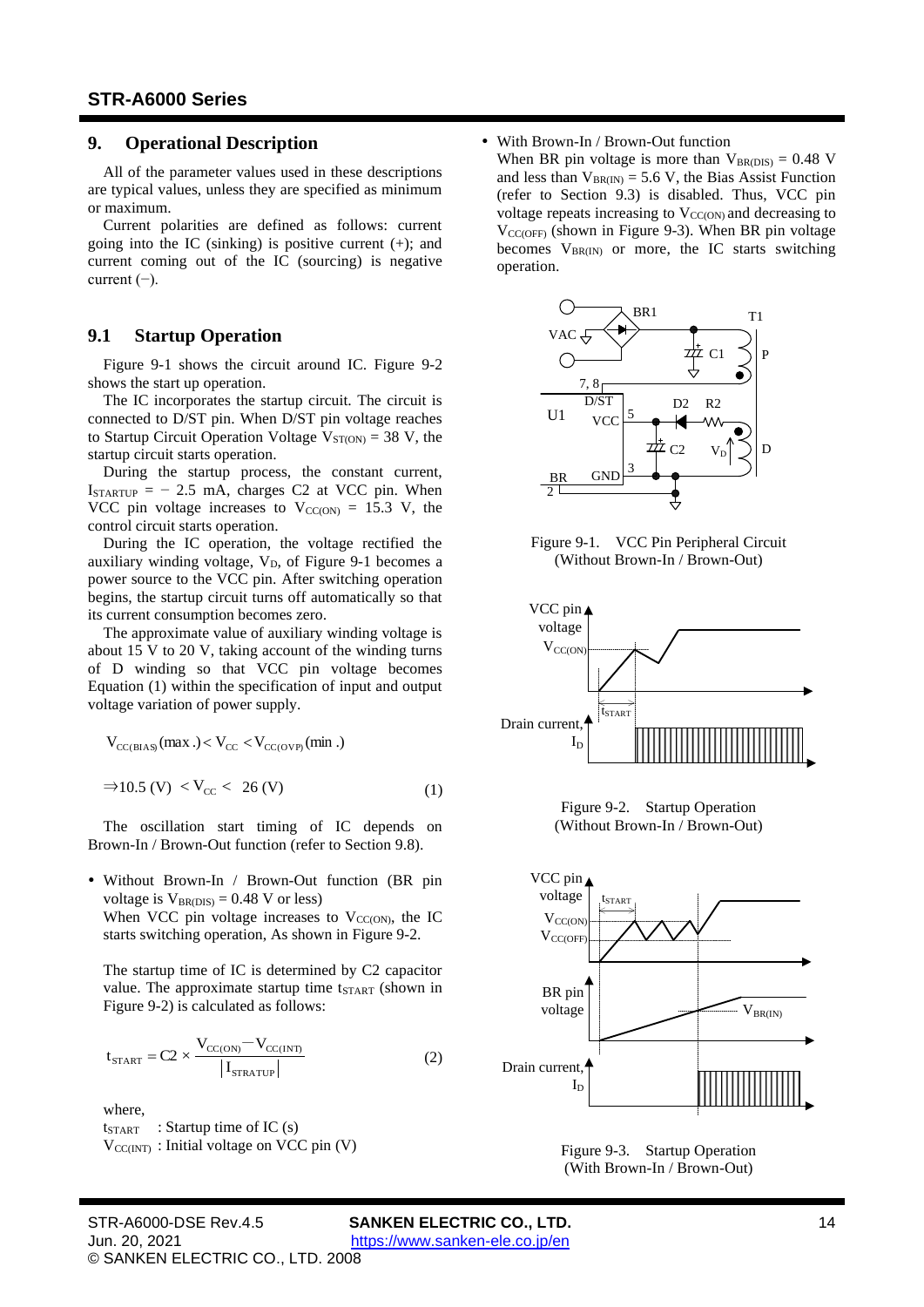## <span id="page-14-0"></span>**9.2 Undervoltage Lockout (UVLO)**

[Figure](#page-14-3) 9-4 shows the relationship of VCC pin voltage and circuit current  $I_{CC}$ . When VCC pin voltage decreases to  $V_{\text{CC(OFF)}} = 8.1 \text{ V}$  $V_{\text{CC(OFF)}} = 8.1 \text{ V}$  $V_{\text{CC(OFF)}} = 8.1 \text{ V}$ , the control circuit stops operation by UVLO (Undervoltage Lockout) circuit, and reverts to the state before startup.



<span id="page-14-3"></span>Figure 9-4. Relationship between VCC Pin Voltage and I<sub>CC</sub>

## <span id="page-14-1"></span>**9.3 Bias Assist Function**

[Figure](#page-14-4) 9-5 shows VCC pin voltage behavior during the startup period.

After VCC pin voltage increases to  $V_{CC(ON)} = 15.3$  $V_{CC(ON)} = 15.3$  V at startup, the IC starts the operation. Then circuit current increases and VCC pin voltage decreases. At the same time, the auxiliary winding voltage  $V_D$  increases in proportion to output voltage. These are all balanced to produce VCC pin voltage.



<span id="page-14-4"></span>Figure 9-5. VCC Pin Voltage during Startup Period

The surge voltage is induced at output winding at turning off a power MOSFET. When the output load is light at startup, the surge voltage causes the unexpected feedback control. This results the lowering of the output power and VCC pin voltage. When the VCC pin voltage decreases to  $V_{CC(OFF)} = 8.1$  $V_{CC(OFF)} = 8.1$  V, the IC stops switching operation and a startup failure occurs. In order to prevent this, the Bias Assist function is activated when the VCC pin voltage decreases to the startup current threshold biasing voltage,  $V_{CC(BIAS)} = 9.5$  $V_{CC(BIAS)} = 9.5$  V. While the Bias Assist function is activated, any decrease of the VCC pin voltage is counteracted by providing the startup current, ISTARTUP, from the startup circuit. Thus, the VCC pin voltage is kept almost constant.

By the Bias Assist function, the value of C2 is allowed to be small and the startup time becomes shorter. Also, because the increase of VCC pin voltage becomes faster when the output runs with excess voltage, the response time of the OVP function becomes shorter.

It is necessary to check and adjust the startup process based on actual operation in the application, so that poor starting conditions may be avoided.

#### <span id="page-14-2"></span>**9.4 Constant Output Voltage Control**

The IC achieves the constant voltage control of the power supply output by using the current-mode control method, which enhances the response speed and provides the stable operation.

The FB/OLP pin voltage is internally added the slope compensation at the feedback control (refer to Section 4 Functional Block Diagram), and the target voltage,  $V_{SC}$ , is generated. The IC compares the voltage,  $V_{\text{ROCP}}$ , of a current detection resistor with the target voltage,  $V_{SC}$ , by the internal FB comparator, and controls the peak value of  $V_{ROCP}$  so that it gets close to  $V_{SC}$ , as shown in Figure 9-6 and Figure 9-7.



Figure 9-6. FB/OLP Pin Peripheral Circuit



Figure 9-7. Drain Current,  $I_D$ , and FB Comparator Operation in Steady Operation

Jun. 20, 2021 <https://www.sanken-ele.co.jp/en> © SANKEN ELECTRIC CO., LTD. 2008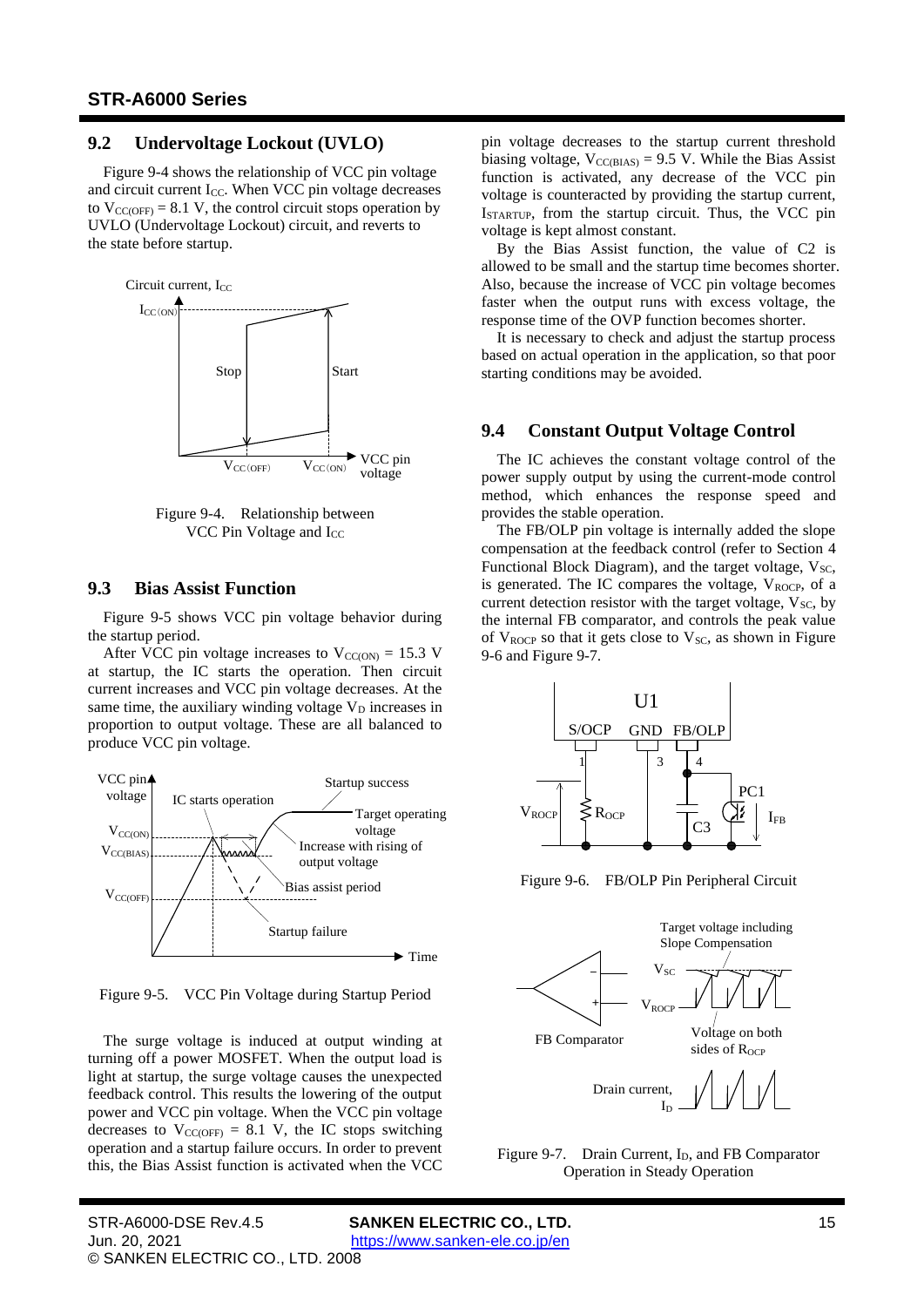• Light load conditions

When load conditions become lighter, the output voltage,  $V_{\text{OUT}}$ , increases. Thus, the feedback current from the error amplifier on the secondary-side also increases. The feedback current is sunk at the FB/OLP pin, transferred through a photo-coupler, PC1, and the FB/OLP pin voltage decreases. Thus,  $V_{SC}$  decreases, and the peak value of  $V_{\text{ROCP}}$  is controlled to be low, and the peak drain current of  $I<sub>D</sub>$  decreases.

This control prevents the output voltage from increasing.

• Heavy load conditions

When load conditions become greater, the IC performs the inverse operation to that described above. Thus,  $V_{SC}$  increases and the peak drain current of  $I_D$ increases.

This control prevents the output voltage from decreasing.

In the current mode control method, when the drain current waveform becomes trapezoidal in continuous operating mode, even if the peak current level set by the target voltage is constant, the on-time fluctuates based on the initial value of the drain current.

This results in the on-time fluctuating in multiples of the fundamental operating frequency as shown in [Figure](#page-15-3) [9-8.](#page-15-3) This is called the subharmonics phenomenon.

In order to avoid this, the IC incorporates the Slope Compensation function. Because the target voltage is added a down-slope compensation signal, which reduces the peak drain current as the on-duty gets wider relative to the FB/OLP pin signal to compensate  $V_{SC}$ , the subharmonics phenomenon is suppressed.

Even if subharmonic oscillations occur when the IC has some excess supply being out of feedback control, such as during startup and load shorted, this does not affect performance of normal operation.



<span id="page-15-3"></span>Figure 9-8. Drain Current, I<sub>D</sub>, Waveform in Subharmonic Oscillation

## <span id="page-15-0"></span>**9.5 Leading Edge Blanking Function**

The IC uses the peak-current-mode control method

for the constant voltage control of output.

In peak-current-mode control method, there is a case that the power MOSFET turns off due to unexpected response of FB comparator or overcurrent protection circuit (OCP) to the steep surge current in turning on a power MOSFET.

In order to prevent this response to the surge voltage in turning-on the power MOSFET, the Leading Edge Blanking,  $t_{BW}$  (STR-A60××M for [340](#page-3-7) ns, STR-A60××H and STR-A60 $\times$ ×HD for 280 ns) is built-in. During t<sub>BW</sub>, the OCP threshold voltage becomes about 1.7 V which is higher than the normal OCP threshold voltage (refer to Section [9.9\)](#page-18-0).

#### <span id="page-15-1"></span>**9.6 Random Switching Function**

The IC modulates its switching frequency randomly by superposing the modulating frequency on  $f_{\text{OSC(AVG)}}$  in normal operation. This function reduces the conduction noise compared to others without this function, and simplifies noise filtering of the input lines of power supply.

## <span id="page-15-2"></span>**9.7 Automatic Standby Mode Function**

In light load operation, the drain current,  $I<sub>D</sub>$  decreases, and then the FB/OLP pin voltage decreases.

Automatic standby mode is activated automatically when FB/OLP pin voltage decreases to  $V_{FB(STB)} = 0.95$  $V_{FB(STB)} = 0.95$  V. The operation mode becomes burst oscillation, as shown i[n Figure 9-9.](#page-15-4)

Burst oscillation mode reduces switching losses and improves power supply efficiency because of periodic non-switching intervals.



<span id="page-15-4"></span>Figure 9-9. Auto Standby Mode Timing

Generally, to improve efficiency under light load conditions, the frequency of the burst oscillation mode becomes just a few kilohertz. Because the IC suppresses the peak drain current well during burst oscillation mode, audible noises can be reduced.

If the VCC pin voltage decreases to  $V_{CC(BIAS)} = 9.5$  $V_{CC(BIAS)} = 9.5$  V during the transition to the burst oscillation mode, the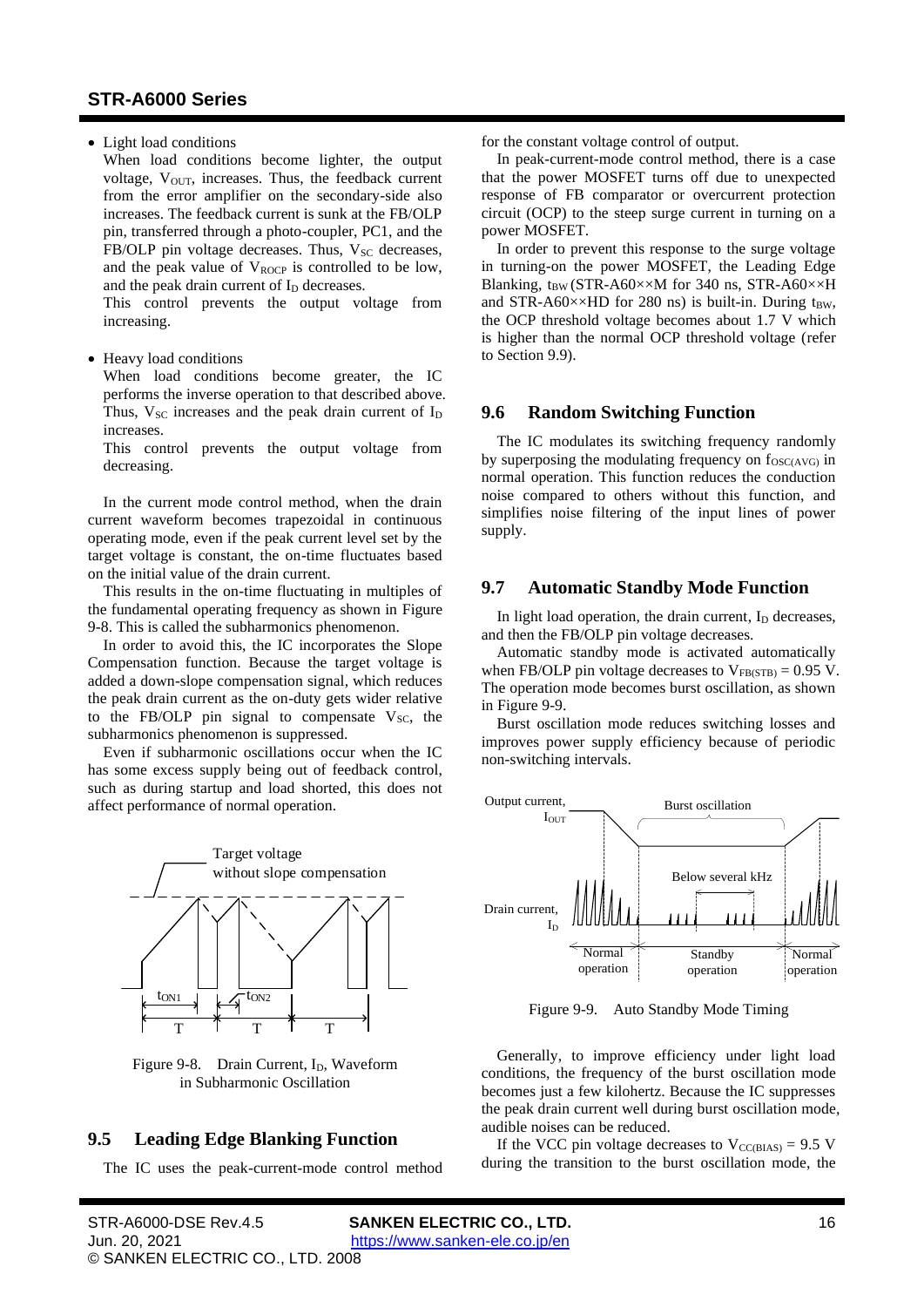Bias Assist function is activated and stabilizes the Standby mode operation, because I<sub>STARTUP</sub> is provided to the VCC pin so that the VCC pin voltage does not decrease to V<sub>CC(OFF)</sub>.

However, if the Bias Assist function is always activated during steady-state operation including standby mode, the power loss increases. Therefore, the VCC pin voltage should be more than  $V_{CC(BIAS)}$ , for example, by adjusting the turns ratio of the auxiliary winding and secondary winding and/or reducing the value of R2 in [Figure 10-2](#page-20-2) (refer to Section [10.1](#page-20-1) Peripheral Components for a detail of R2).

#### <span id="page-16-0"></span>**9.8 Brown-In and Brown-Out Function**

This function stops switching operation when it detects low input line voltage, and thus prevents excessive input current and overheating.

This function turns on and off switching operation according to the BR pin voltage detecting the AC input voltage. When BR pin voltage becomes more than  $V_{BR(DIS)} = 0.48$  $V_{BR(DIS)} = 0.48$  V, this function is activated.

Figure 9-10 shows waveforms of the BR pin voltage and the drain currnet.

Even if the IC is in the operating state that the VCC pin voltage is  $V_{\text{CC(OFF)}}$  or more, when the AC input voltage decreases from steady-state and the BR pin voltage falls to  $V_{BR(OUT)} = 4.8$  $V_{BR(OUT)} = 4.8$  V or less for the OLP Delay Time,  $t_{OLP} = 68$  $t_{OLP} = 68$  ms, the IC stops switching operation. When the AC input voltage increases and the BR pin voltage reaches  $V_{BR(IN)} = 5.6$  $V_{BR(IN)} = 5.6$  V or more in the operating state that the VCC pin voltage is  $V_{\text{CC(OFF)}}$  or more, the IC starts switching operation.

In case the Brown-In and Brown-Out function is unnecessary, connect the BR pin trace to the GND pin trace so that the BR pin voltage is  $V_{BR(DIS)}$  or less.



Figure 9-10. BR Pin Voltage and Drain Current Waveforms

During burst oscillation mode, this function operates as follows:

• STR-A60××M and STR-A60××H:

This function is disabled during switching operation stop period in burst oscillation mode. When the BR pin voltage falls to  $V_{BR(OUT)}$  or less in burst oscillation mode and the sum of switching operation period becomes  $t_{OLP} = 68$  $t_{OLP} = 68$  ms or more, the IC stops switching operation.

● STR-A60××HD:

When the BR pin voltage falls to  $V_{BR(OUT)} = 4.8$  $V_{BR(OUT)} = 4.8$  V or less for  $t_{OLP} = 68$  $t_{OLP} = 68$  ms, the IC stops switching operation.

<span id="page-16-1"></span>There are two types of detection method as follows:

# **9.8.1 DC Line Detection**

Figure 9-11 shows BR pin peripheral circuit of DC line detection. There is a ripple voltage on C1 occurring at a half period of AC cycle. In order to detect each peak of the ripple voltage, the time constant of  $R_C$  and  $C4$ should be shorter than a half period of AC cycle.

Since the cycle of the ripple voltage is shorter than tOLP, the switching operation does not stop when only the bottom part of the ripple voltage becomes lower than VBR(OUT).

Thus it minimizes the influence of load conditions on the voltage detection.



Figure 9-11. DC Line Detection

The components around BR pin:

- $\cdot$  R<sub>A</sub> and R<sub>B</sub> are a few megohms. Because of high voltage applied and high resistance, it is recommended to select a resistor designed against electromigration or use a combination of resistors in series for that to reduce each applied voltage, according to the requirement of the application.
- $\cdot$  R<sub>C</sub> is a few hundred kilohms
- ・ C4 is 470 pF to 2200 pF for high frequency noise reduction

Neglecting the effect of both input resistance and forward voltage of rectifier diode, the reference value of C1 voltage when Brown-In and Brown-Out function is activated is calculated as follows: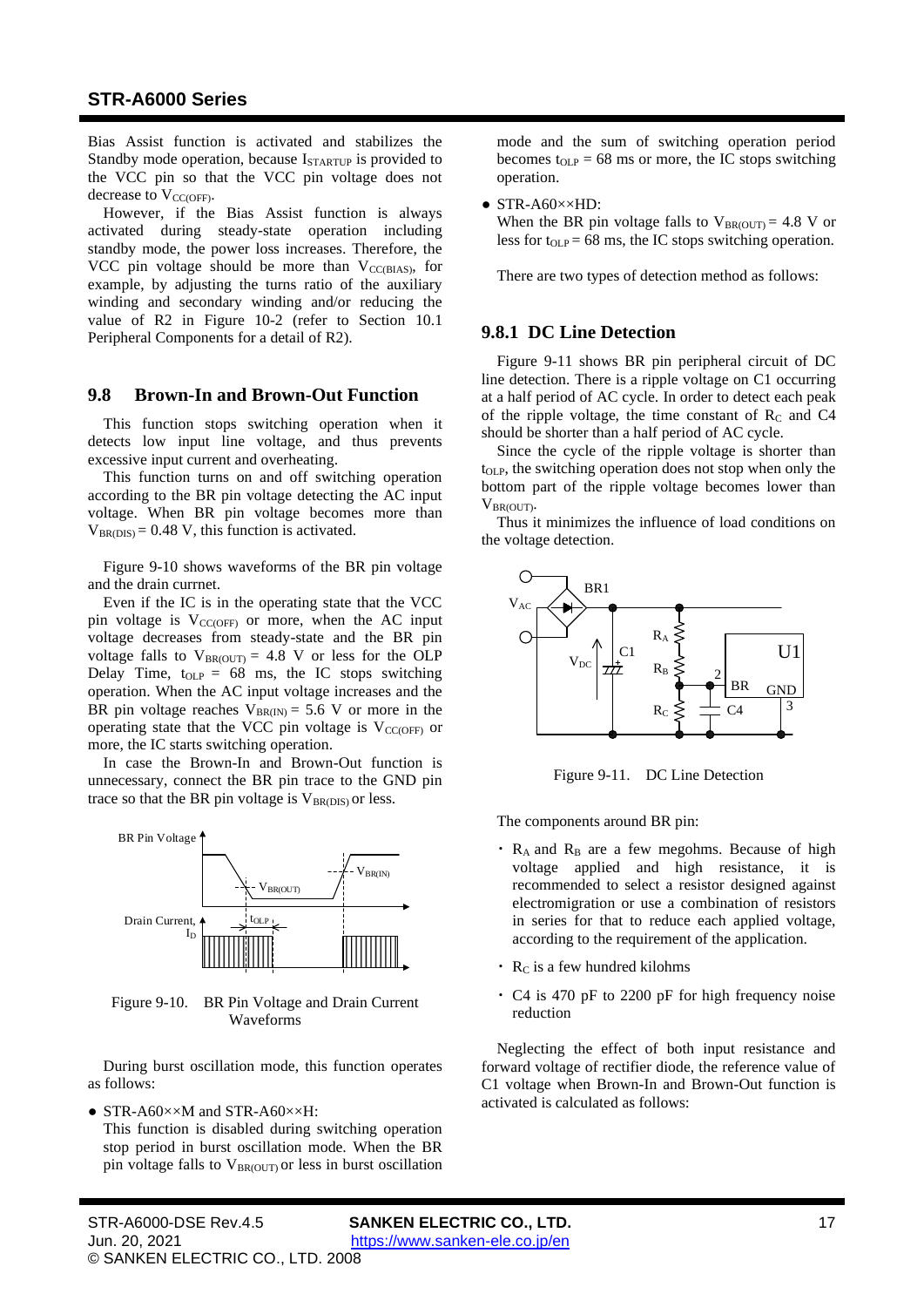$$
V_{DC(OP)} = V_{BR(TH)} \times \left(1 + \frac{R_A + R_B}{R_C}\right)
$$
 (3)

where,

|                  | $V_{DC(OP)}$ : C1 voltage when Brown-In and |  |  |  |  |  |
|------------------|---------------------------------------------|--|--|--|--|--|
|                  | Brown-Out function is activated             |  |  |  |  |  |
| $V_{\rm BR(TH)}$ | : Any one of threshold voltage of BR pin    |  |  |  |  |  |
|                  | (see Table $9-1$ )                          |  |  |  |  |  |

Table 9-1. BR Pin Threshold Voltage

<span id="page-17-1"></span>

| Parameter                          | Symbol        | Value<br>(Typ.) |
|------------------------------------|---------------|-----------------|
| Brown-In Threshold Voltage         | $V_{BR(IN)}$  | 5.6 V           |
| <b>Brown-Out Threshold Voltage</b> | $V_{BR(OUT)}$ | 4.8 V           |

 $V_{DC(OP)}$  can be expressed as the effective value of AC input voltage using Equation [\(4\).](#page-17-2)

<span id="page-17-2"></span>
$$
V_{\text{AC(OP)RMS}} = \frac{1}{\sqrt{2}} \times V_{\text{DC(OP)}} \tag{4}
$$

<span id="page-17-0"></span> $R_A$ ,  $R_B$ ,  $R_C$  and C4 should be selected based on actual operation in the application.

## **9.8.2 AC Line Detection**

[Figure 9-12](#page-17-3) shows BR pin peripheral circuit of AC line detection. In order to detect the AC input voltage, the time constant of  $R_C$  and  $C4$  should be longer than the period of AC cycle. Thus the response of BR pin detection becomes slow compared with the DC line detection.

This method detects the AC input voltage, and thus it minimizes the influence from load conditions. Also, this method is free of influence from C1 charging and discharging time, the latch mode can be released quickly\*



<span id="page-17-3"></span>Figure 9-12. AC Line Detection

#### \* High-Speed Latch Release

When Overvoltage Protection function (OVP) or Thermal Shutdown function (TSD) are activated, the IC stops switching operation in latch mode. Releasing the latch mode is done by decreasing the VCC pin voltage below  $V_{CC(OFF)}$  or by decreasing the BR pin voltage below  $V_{BR(OUT)}$ .

In case of the DC line detection or without Brown-in / Brown-Out function, the release time depends on discharge time of C1 and takes longer time until VCC pin voltage decreases to release voltage.

In case of the AC line detection, BR pin voltage is decreased quickly when AC input voltage,  $V_{AC}$ , is turned off, and thus the latch mode is quickly released.

The components around BR pin:

- $\cdot$  R<sub>A</sub> and R<sub>B</sub> are a few megohms. Because of high voltage applied and high resistance, it is recommended to select a resistor designed against electromigration or use a combination of resistors in series for that to reduce each applied voltage, according to the requirement of the application.
- $\cdot$  R<sub>C</sub> is a few hundred kilohms
- $\cdot$  R<sub>S</sub> must be adjusted so that the BR pin voltage is more than  $V_{BR(DIS)} = 0.48$  $V_{BR(DIS)} = 0.48$  V when the VCC pin voltage is  $V_{CC(OFF)} = 8.1 V$  $V_{CC(OFF)} = 8.1 V$  $V_{CC(OFF)} = 8.1 V$
- $\cdot$  C4 is 0.22 μF to 1 μF for averaging AC input voltage and high frequency noise reduction.

Neglecting the effect of input resistance is zero, the reference effective value of AC input voltage when Brown-In and Brown-Out function is activated is calculated as follows:

$$
V_{\text{AC(OP)RMS}} = \frac{\pi}{\sqrt{2}} \times V_{\text{BR(TH)}} \times \left(1 + \frac{R_A + R_B}{R_C}\right) \tag{5}
$$

where,

- $V_{\text{AC}(\text{OP})\text{RMS}}$ : The effective value of AC input voltage when Brown-In and Brown-Out function is activated
- $V_{BR(TH)}$  : Any one of threshold voltage of BR pin (se[e Table 9-1\)](#page-17-1)

R<sub>A</sub>, R<sub>B</sub>, R<sub>C</sub> and C<sub>4</sub> should be selected based on actual operation in the application.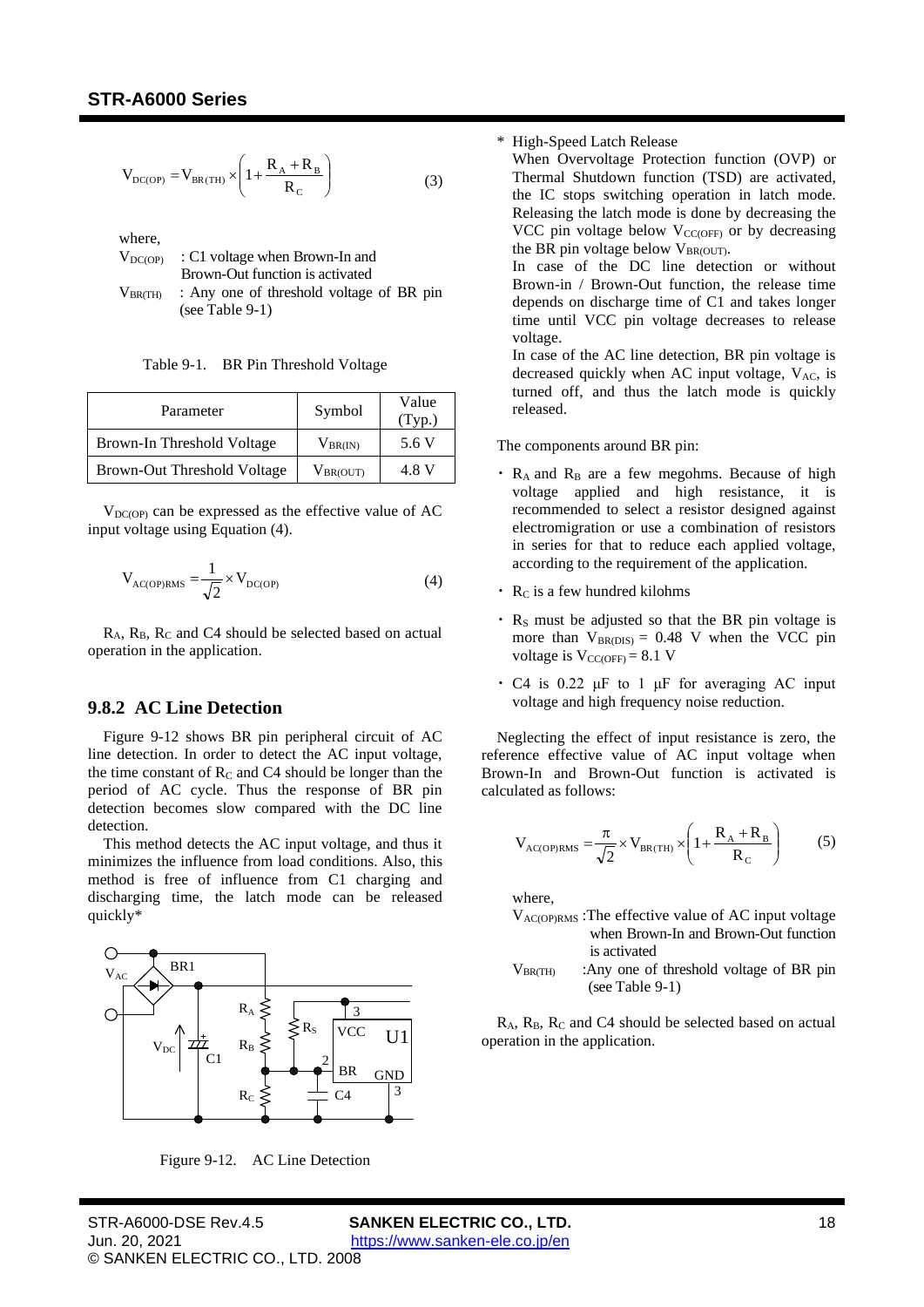# <span id="page-18-0"></span>**9.9 Overcurrent Protection Function (OCP)**

Overcurrent Protection Function (OCP) detects each drain peak current level of a power MOSFET on pulse-by-pulse basis, and limits the output power when the current level reaches to OCP threshold voltage.

During Leading Edge Blanking Time, the operation of OCP is different depending on the products as follows.

 $\bullet$  STR-A60 $\times$  $\times$ HD:

During Leading Edge Blanking Time, the OCP threshold voltage becomes  $V_{OCP(LEB)} = 1.55$  V which is higher than the normal OCP threshold voltage as shown in Figure 9-13. Changing to this threshold voltage prevents the IC from responding to the surge voltage in turning-on the power MOSFET. This function operates as protection at the condition such as output windings shorted or unusual withstand voltage of secondary-side rectifier diodes.

● STR-A60××M and STR-A60××H: OCP is disabled during Leading Edge Blanking Time.

When power MOSFET turns on, the surge voltage width of S/OCP pin should be less than  $t_{BW}$ , as shown in Figure 9-13. In order to prevent surge voltage, pay extra attention to R<sub>OCP</sub> trace layout (refer to Section  $\square$ ).

In addition, if a C (RC) damper snubber of [Figure](#page-18-1) [9-14](#page-18-1) is used, reduce the capacitor value of damper snubber.



Figure 9-13. S/OCP Pin Voltage



<span id="page-18-1"></span>

## **< Input Compensation Function >**

ICs with PWM control usually have some propagation delay time. The steeper the slope of the actual drain current at a high AC input voltage is, the larger the detection voltage of actual drain peak current is, compared to  $V_{OCP}$ . Thus, the peak current has some variation depending on the AC input voltage in OCP state. In order to reduce the variation of peak current in OCP state, the IC incorporates a built-in Input Compensation function.

The Input Compensation Function is the function of correction of OCP threshold voltage depending with AC input voltage, as shown in [Figure 9-15.](#page-18-2) When AC input voltage is low (ON Duty is broad), the OCP threshold voltage is controlled to become high. The difference of peak drain current become small compared with the case where the AC input voltage is high (ON Duty is narrow). The compensation signal depends on ON Duty. The relation between the ON Duty and the OCP threshold voltage after compensation V<sub>OCP</sub>' is expressed as Equation [\(6\).](#page-18-3) When ON Duty is broader than [36](#page-3-10) %, the  $V_{OCP}$ ' becomes a constant value  $V_{OCP(H)} = 0.9$  $V_{OCP(H)} = 0.9$  V



<span id="page-18-2"></span>Figure 9-15. Relationship between ON Duty and Drain Current Limit after Compensation

$$
V_{OCP} = V_{OCP(L)} + DPC \times ONTime
$$

<span id="page-18-3"></span>
$$
= V_{OCP(L)} + DPC \times \frac{ONDuty}{f_{OSC(AVG)}}
$$
 (6)

where,

V<sub>OCP(L)</sub>: OCP Threshold Voltage at Zero ON Duty DPC: OCP Compensation Coefficient ONTime: On-time of power MOSFET ONDuty: On duty of power MOSFET fOSC(AVG): Average PWM Switching Frequency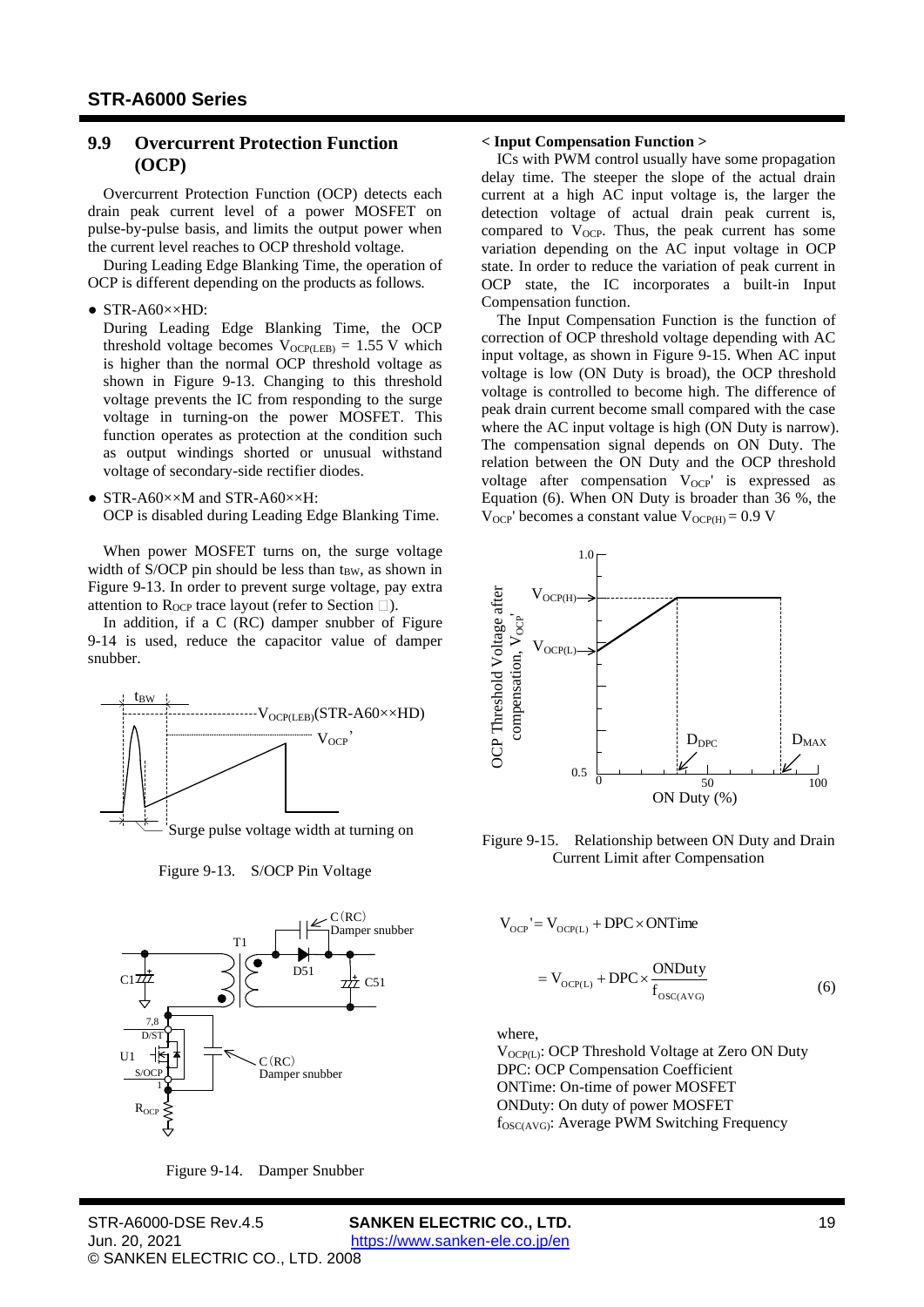#### <span id="page-19-0"></span>**9.10 Overload Protection Function (OLP)**

[Figure 9-16](#page-19-3) shows the FB/OLP pin peripheral circuit, and [Figure 9-17](#page-19-4) shows each waveform for OLP operation. When the peak drain current of  $I<sub>D</sub>$  is limited by OCP operation, the output voltage,  $V_{OUT}$ , decreases and the feedback current from the secondary photo-coupler becomes zero. Thus, the feedback current, IFB, charges C3 connected to the FB/OLP pin and the FB/OLP pin voltage increases. When the FB/OLP pin voltage increases to  $V_{FB(OLP)} = 8.1$  $V_{FB(OLP)} = 8.1$  V or more for the OLP delay time,  $t_{OLP} = 68$  $t_{OLP} = 68$  ms or more, the OLP function is activated, the IC stops switching operation.

During OLP operation, Bias Assist Function is disabled. Thus, VCC pin voltage decreases to  $V_{CC(OFF)}$ , the control circuit stops operation. After that, the IC reverts to the initial state by UVLO circuit, and the IC starts operation when VCC pin voltage increases to  $V_{CC(ON)}$  by startup current. Thus the intermittent operation by UVLO is repeated in OLP state.

This intermittent operation reduces the stress of parts such as power MOSFET and secondary side rectifier diode. In addition, this operation reduces power consumption because the switching period in this intermittent operation is short compared with oscillation stop period. When the abnormal condition is removed, the IC returns to normal operation automatically.



<span id="page-19-3"></span>Figure 9-16. FB/OLP Pin Peripheral Circuit



<span id="page-19-4"></span>Figure 9-17. OLP Operational Waveforms

# **9.11 Overvoltage Protection (OVP)**

<span id="page-19-1"></span>When a voltage between VCC pin and GND pin increases to  $V_{CC(OVP)} = 29$  $V_{CC(OVP)} = 29$  V or more, OVP function is activated, the IC stops switching operation at the latched state. In order to keep the latched state, when VCC pin voltage decreases to  $V_{CC(BIAS)}$ , the bias assist function is activated and VCC pin voltage is kept to over the V<sub>CC(OFF)</sub>.

Releasing the latched state is done by turning off the input voltage and by dropping the VCC pin voltage below  $V_{\text{CC(OFF)}}$ , or by dropping the BR pin voltage below  $V_{BR(OUT)}$ .

In case the VCC pin voltage is provided by using auxiliary winding of transformer, the overvoltage conditions such as output voltage detection circuit open can be detected because the VCC pin voltage is proportional to output voltage. The approximate value of output voltage  $V_{\text{OUT} (OVP)}$  in OVP condition is calculated by using Equation [\(7\).](#page-19-5)

<span id="page-19-5"></span>
$$
V_{\text{OUT(OVP)}} = \frac{V_{\text{OUT(NORMAL)}}}{V_{\text{CC(NORMAL)}}} \times 29 \text{ (V)}
$$
(7)

where,

<span id="page-19-2"></span>VOUT(NORMAL): Output voltage in normal operation  $V_{CC(NORMAL)}$ : VCC pin voltage in normal operation

#### **9.12 Thermal Shutdown Function (TSD)**

When the temperature of control circuit increases to  $T_{j(TSD)} = 135$  $T_{j(TSD)} = 135$  °C (min.) or more, Thermal Shutdown function (TSD) is activated, the IC stops switching operation at the latched state. In order to keep the latched state, when VCC pin voltage decreases to  $V_{\text{CCRIAS}}$ , the bias assist function is activated and VCC pin voltage is kept to over the  $V_{\text{CC(OFF)}}$ .

Releasing the latched state is done by turning off the input voltage and by dropping the VCC pin voltage below  $V_{\text{CC(OFF)}}$ , or by dropping the BR pin voltage below VBR(OUT).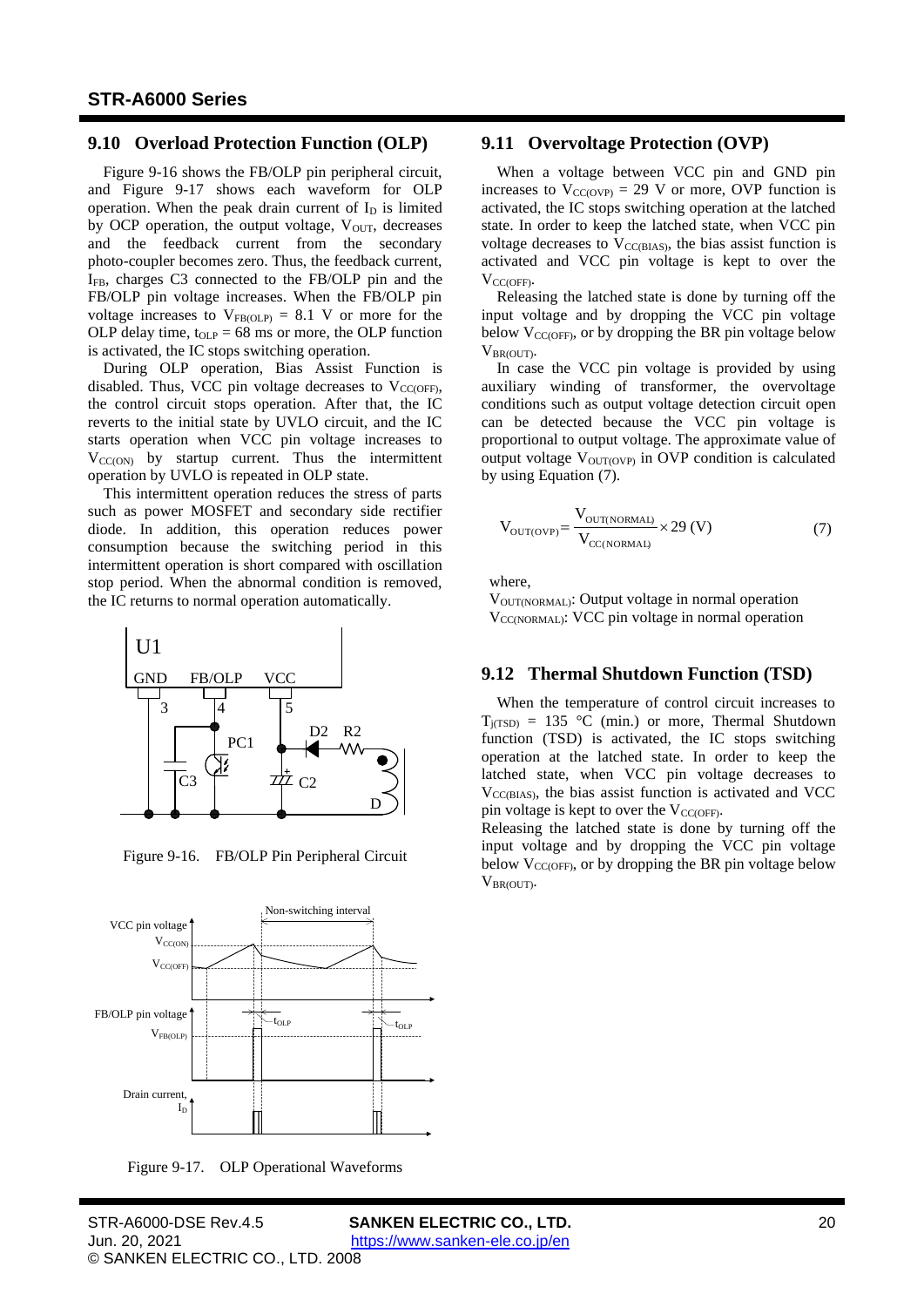# <span id="page-20-1"></span><span id="page-20-0"></span>**10. Design Notes**

## **10.1 External Components**

Take care to use properly rated, including derating as necessary and proper type of components.



<span id="page-20-3"></span>Figure 10-1. The IC Peripheral Circuit

#### • **Input and Output Electrolytic Capacitor**

Apply proper derating to ripple current, voltage, and temperature rise. Use of high ripple current and low impedance types, designed for switch mode power supplies, is recommended.

#### • **S/OCP Pin Peripheral Circuit**

In [Figure 10-1,](#page-20-3)  $R_{OCP}$  is the resistor for the current detection. A high frequency switching current flows to  $R_{OCP}$ , and may cause poor operation if a high inductance resistor is used. Choose a low inductance and high surge-tolerant type.

#### • **BR pin peripheral circuit**

Because  $R_A$  and  $R_B$  (see [Figure 10-1](#page-20-3)) are applied high voltage and are high resistance, the following should be considered according to the requirement of the application:

- Select a resistor designed against electromigration, or
- Use a combination of resistors in series for that to reduce each applied voltage

See the section [9.8](#page-16-0) about the AC input voltage detection function and the components around BR pin. When the detection resistor  $(R_A, R_B, R_C)$  value is decreased and the C4 value is increased to prevent unstable operation resulting from noise at the BR pin, pay attention to the low efficiency and the slow response of BR pin.

#### • **FB/OLP Pin Peripheral Circuit**

C3 is for high frequency noise reduction and phase compensation, and should be connected close to these pins. The value of C3 is recommended to be about 2200 pF to 0.01µF, and should be selected based on actual operation in the application.

#### • **VCC Pin Peripheral Circuit**

The value of C2 in [Figure 10-1](#page-20-3) is generally recommended to be 10µ to 47μF (refer to Section 9.1 Startup Operation, because the startup time is determined by the value of C2).

In actual power supply circuits, there are cases in which the VCC pin voltage fluctuates in proportion to the output current,  $I_{OUT}$  (see [Figure 10-2\)](#page-20-2), and the Overvoltage Protection function (OVP) on the VCC pin may be activated. This happens because C2 is charged to a peak voltage on the auxiliary winding D, which is caused by the transient surge voltage coupled from the primary winding when the power MOSFET turns off.

For alleviating C2 peak charging, it is effective to add some value R2, of several tenths of ohms to several ohms, in series with D2 (see [Figure 10-1\)](#page-20-3). The optimal value of R2 should be determined using a transformer matching what will be used in the actual application, because the variation of the auxiliary winding voltage is affected by the transformer structural design.



<span id="page-20-2"></span>Figure 10-2. Variation of VCC Pin Voltage and Power

#### • **Snubber Circuit**

In case the surge voltage of  $V_{DS}$  is large, the circuit should be added as follows (se[e Figure 10-1\)](#page-20-3);

- A clamp snubber circuit of a capacitor-resistordiode (CRD) combination should be added on the primary winding P.
- ・ A damper snubber circuit of a capacitor (C) or a resistor-capacitor (RC) combination should be added between the D/ST pin and the S/OCP pin. In case the damper snubber circuit is added, this components should be connected near D/ST pin and S/OCP pin.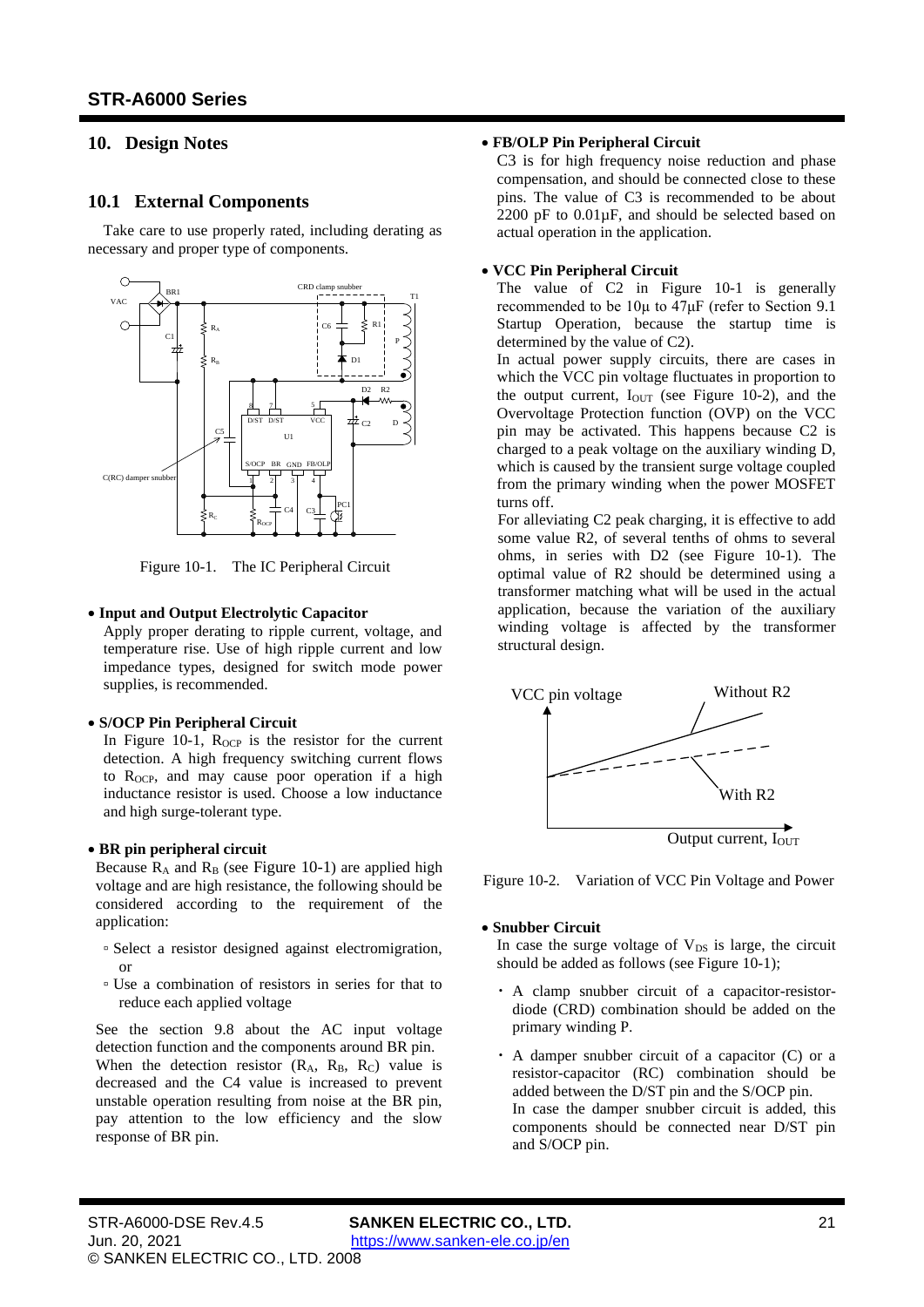• **Peripheral circuit of secondary side shunt regulator** [Figure](#page-21-2) 10-3 shows the secondary side detection circuit with the standard shunt regulator IC (U51).

C52 and R53 are for phase compensation. The value of C52 and R53 are recommended to be around  $0.047\mu$ F to  $0.47\mu$ F and  $4.7$  k $\Omega$  to  $470$  k $\Omega$ , respectively. They should be selected based on actual operation in the application.



<span id="page-21-2"></span>Figure 10-3. Peripheral Circuit of Secondary Side Shunt Regulator (U51)

#### <span id="page-21-1"></span>• **Transformer**

Apply proper design margin to core temperature rise by core loss and copper loss.

Because the switching currents contain high frequency currents, the skin effect may become a consideration.

Choose a suitable wire gauge in consideration of the RMS current and a current density of 4 to 6  $A/mm^2$ .

If measures to further reduce temperature are still necessary, the following should be considered to increase the total surface area of the wiring:

- Increase the number of wires in parallel.
- Use litz wires.
- Thicken the wire gauge.

In the following cases, the surge of VCC pin voltage becomes high.

- The surge voltage of primary main winding, P, is high (low output voltage and high output current power supply designs)
- The winding structure of auxiliary winding, D, is susceptible to the noise of winding P.

When the surge voltage of winding D is high, the VCC pin voltage increases and the Overvoltage Protection function (OVP) may be activated. In transformer design, the following should be considered;

- The coupling of the winding P and the secondary output winding S should be maximized to reduce the leakage inductance.
- The coupling of the winding D and the winding S should be maximized.
- The coupling of the winding D and the winding P should be minimized.

In the case of multi-output power supply, the coupling of the secondary-side stabilized output winding, S1, and the others  $(S2, S3...)$  should be maximized to improve the line-regulation of those outputs.

[Figure](#page-21-3) 10-4 shows the winding structural examples of two outputs.

Winding structural example (a):

S1 is sandwiched between P1 and P2 to maximize the coupling of them for surge reduction of P1 and P2.

D is placed far from P1 and P2 to minimize the coupling to the primary for the surge reduction of D.

Winding structural example (b)

P1 and P2 are placed close to S1 to maximize the coupling of S1 for surge reduction of P1 and P2. D and S2 are sandwiched by S1 to maximize the coupling of D and S1, and that of S1 and S2. This structure reduces the surge of D, and improves the line-regulation of outputs.





<span id="page-21-3"></span>Figure 10-4. Winding Structural Examples

# <span id="page-21-0"></span>**10.2 PCB Trace Layout and Component Placement**

Since the PCB circuit trace design and the component layout significantly affects operation, EMI noise, and power dissipation, the high frequency PCB trace should be low impedance with small loop and wide trace.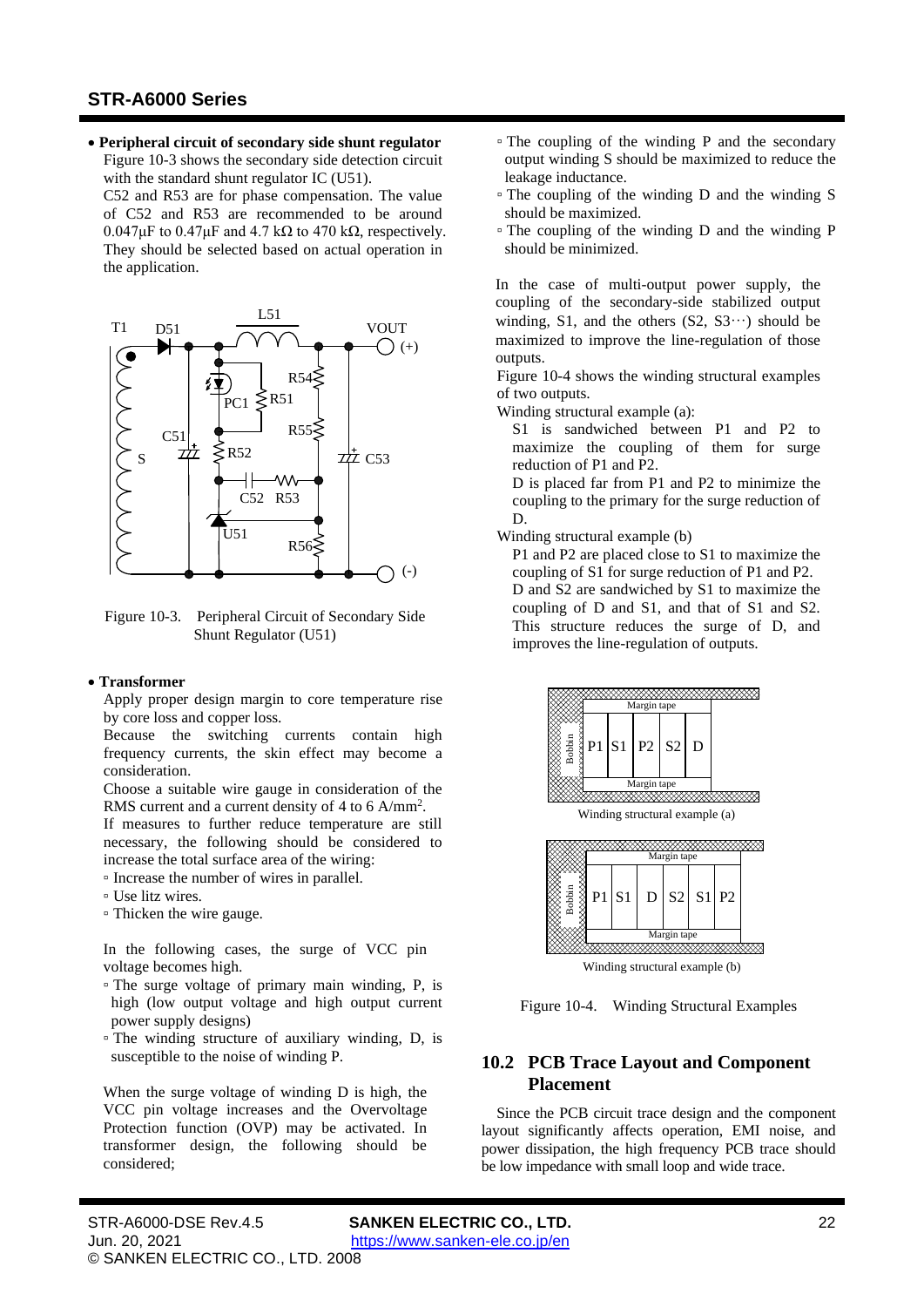In addition, the ground traces affect radiated EMI noise, and wide, short traces should be taken into account.

[Figure](#page-22-0) 10-5 shows the circuit design example.

(1) Main Circuit Trace Layout

This is the main trace containing switching currents, and thus it should be as wide trace and small loop as possible.

If C1 and the IC are distant from each other, placing a capacitor such as film capacitor (about 0.1 μF and with proper voltage rating) close to the transformer or the IC is recommended to reduce impedance of the high frequency current loop.

(2) Control Ground Trace Layout

Since the operation of IC may be affected from the large current of the main trace that flows in control ground trace, the control ground trace should be separated from main trace and connected at a single point grounding of point A in [Figure](#page-22-0) 10-5 as close to the  $R_{OCP}$  pin as possible.

(3) VCC Trace Layout

This is the trace for supplying power to the IC, and thus it should be as small loop as possible. If C2 and the IC are distant from each other, placing a capacitor such as film capacitor  $C_f$  (about 0.1  $\mu$ F to 1.0  $\mu$ F) close to the VCC pin and the GND pin is recommended.

(4)  $R_{OCP}$  Trace Layout

 $R_{OCP}$  should be placed as close as possible to the S/OCP pin. The connection between the power ground of the main trace and the IC ground should be at a single point ground (point A in [Figure](#page-22-0) 10-5) which is close to the base of  $R_{OCP}$ .

(5) Peripheral components of the IC

The components for control connected to the IC should be placed as close as possible to the IC, and should be connected as short as possible to the each pin.

(6) Secondary Rectifier Smoothing Circuit Trace Layout:

This is the trace of the rectifier smoothing loop, carrying the switching current, and thus it should be as wide trace and small loop as possible. If this trace is thin and long, inductance resulting from the loop may increase surge voltage at turning off the power MOSFET. Proper rectifier smoothing trace layout helps to increase margin against the power MOSFET breakdown voltage, and reduces stress on the clamp snubber circuit and losses in it.

(7) Thermal Considerations

Because the power MOSFET has a positive thermal coefficient of  $R_{DS(ON)}$ , consider it in thermal design. Since the copper area under the IC and the D/ST pin trace act as a heatsink, its traces should be as wide as possible.



<span id="page-22-0"></span>Figure 10-5. Peripheral Circuit Example Around the IC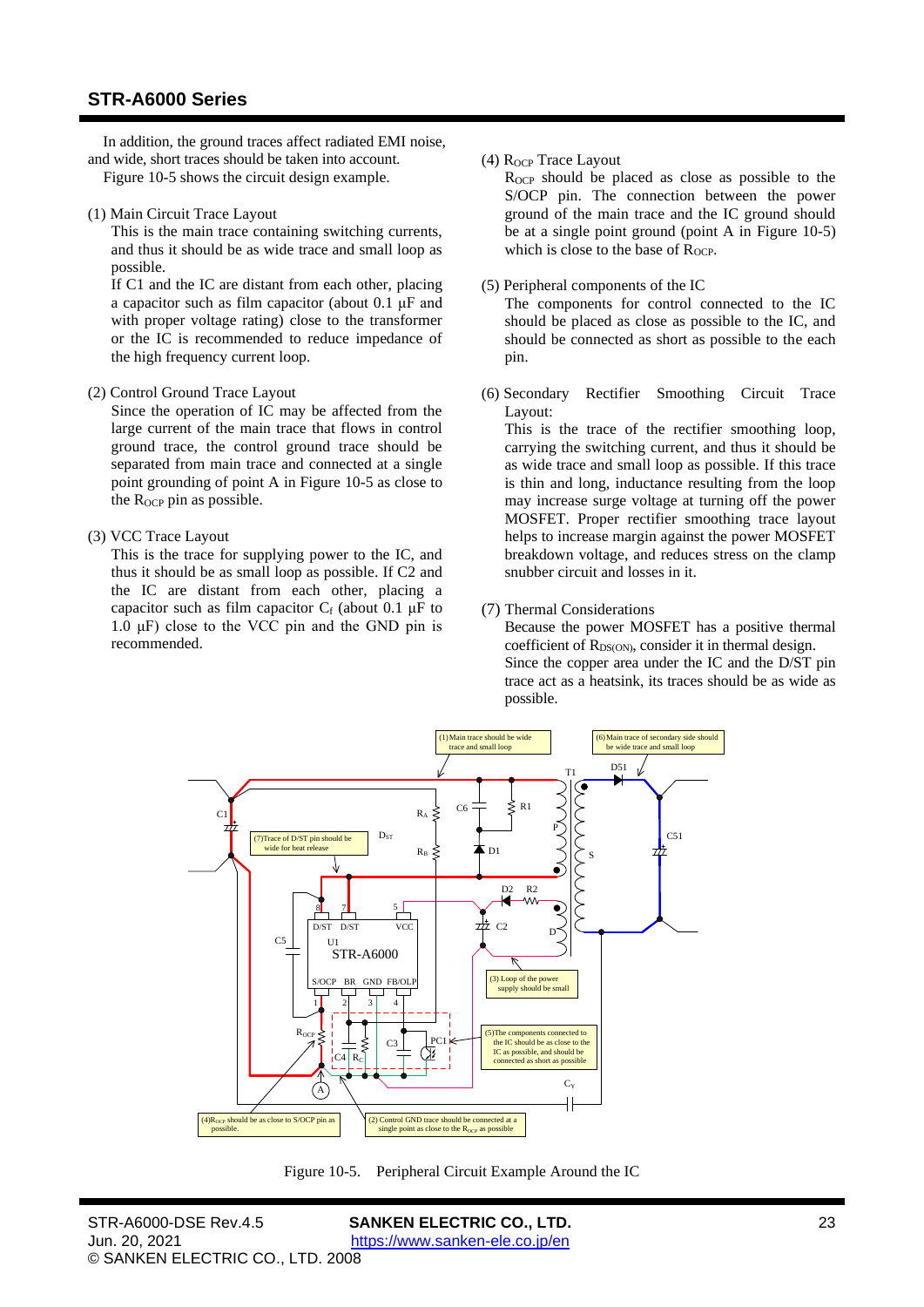# <span id="page-23-0"></span>**11. Pattern Layout Example**

The following show the PCB pattern layout example and the schematic of circuit using [STR-A6000](#page-0-0) series. The above circuit symbols correspond to these of [Figure](#page-23-1) 11-1.Only the parts in the schematic are used. Other parts in PCB are leaved open.



Figure 11-1. PCB Circuit Trace Layout Example

<span id="page-23-1"></span>

Figure 11-2. Circuit Schematic for PCB Circuit Trace Layout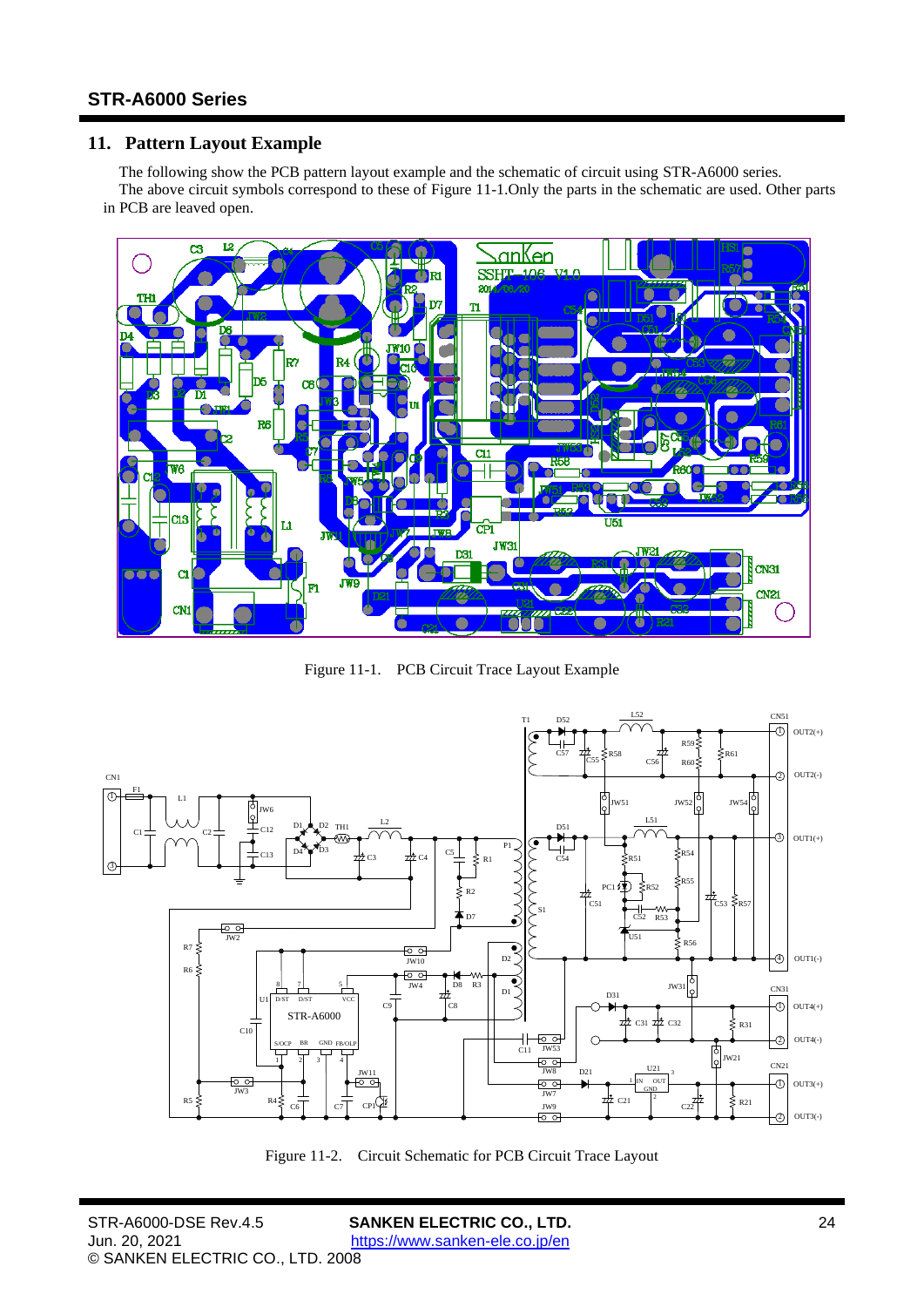# <span id="page-24-0"></span>**12. Reference Design of Power Supply**

As an example, the following show the power supply specification, the circuit schematic, the bill of materials, and the transformer specification.

⚫ Power Supply Specification

| IC                   | <b>STR-A6059H</b> |
|----------------------|-------------------|
| Input voltage        | AC85V to AC265V   |
| Maximum output power | 7.5W              |
| Output voltage       | 5V                |
| Output current       | $1.5A$ (max.)     |

⚫ Circuit Schematic



#### ● Bill of Materials

| Symbol                 | Part Type      | Ratings <sup>(1)</sup>  | Recommended<br><b>Sanken Parts</b> | Symbol                 | Part Type       | $Ratings^{(1)}$                  | Recommended<br>Sanken Parts |
|------------------------|----------------|-------------------------|------------------------------------|------------------------|-----------------|----------------------------------|-----------------------------|
| F1                     | Fuse           | AC250V, 3A              |                                    | (3)<br>R <sub>4</sub>  | Metal oxide     | 330 $k\Omega$ , 1W               |                             |
| (2)<br>L1              | CM inductor    | 3.3mH                   |                                    | R7                     | General         | $330k\Omega$                     |                             |
| (2)<br>L2              | Inductor       | 470uH                   |                                    | (3)<br>R8              | General         | $2.2M\Omega$                     |                             |
| (2)<br>TH <sub>1</sub> | NTC thermistor | Short                   |                                    | (3)<br>R <sub>9</sub>  | General         | $2.2M\Omega$                     |                             |
| D1                     | General        | 600V, 1A                | EM01A                              | PC <sub>1</sub>        | Photo-coupler   | PC123 or equiv                   |                             |
| D2                     | General        | 600V, 1A                | EM01A                              | U1                     | IC              | $\qquad \qquad \qquad$           | <b>STR-A6059H</b>           |
| D <sub>3</sub>         | General        | 600V, 1A                | EM01A                              | T <sub>1</sub>         | Transformer     | See<br>the specification         |                             |
| D <sub>4</sub>         | General        | 600V, 1A                | EM01A                              | L51                    | Inductor        | $5\mu H$                         |                             |
| D <sub>5</sub>         | Fast recovery  | 1000V, 0.5A             | EGO1C                              | D51                    | Schottky        | 90V.4A                           | FMB-G19L                    |
| D <sub>6</sub>         | Fast recovery  | 200V, 1A                | AL01Z                              | C51                    | Electrolytic    | 680µF, 10V                       |                             |
| (2)<br>C1              | Film, X2       | 0.047µF, 275V           |                                    | (2)<br>C52             | Ceramic         | $0.1 \mu F$ , $50V$              |                             |
| C <sub>2</sub>         | Electrolytic   | 10µF, 400V              |                                    | C <sub>53</sub>        | Electrolytic    | 330uF, 10V                       |                             |
| C <sub>3</sub>         | Electrolytic   | 10 <sub>u</sub> F, 400V |                                    | (2)<br>C <sub>55</sub> | Ceramic         | 1000pF, 1kV                      |                             |
| C <sub>4</sub>         | Ceramic        | 1000pF, 630V            |                                    | R51                    | General         | $220\Omega$                      |                             |
| C <sub>5</sub>         | Electrolytic   | $22\mu$ F, $50V$        |                                    | R <sub>52</sub>        | General         | $1.5k\Omega$                     |                             |
| (2)<br>C <sub>6</sub>  | Ceramic        | $0.01\mu F$             |                                    | (2)<br>R <sub>53</sub> | General         | $22k\Omega$                      |                             |
| (2)<br>C7              | Ceramic        | 1000pF                  |                                    | R54                    | General, 1%     | Short                            |                             |
| (2)<br>C8              | Ceramic        | Open                    |                                    | <b>R55</b>             | General, 1%     | $10k\Omega$                      |                             |
| C9                     | Ceramic, Y1    | 2200pF, 250V            |                                    | R <sub>56</sub>        | General, 1%     | $10k\Omega$                      |                             |
| (2)<br>R1              | General        | Open                    |                                    | R <sub>57</sub>        | General         | Open                             |                             |
| (2)<br>R <sub>2</sub>  | General        | $4.7\Omega$             |                                    | U51                    | Shunt regulator | $V_{REF}=2.5V$<br>TL431 or equiv |                             |
| R <sub>3</sub>         | General        | $1.5\Omega$ , $1/2W$    |                                    |                        |                 |                                  |                             |

 $<sup>(1)</sup>$  Unless otherwise specified, the voltage rating of capacitor is 50 V or less and the power rating of resistor is  $1/8$  W or less.</sup>

(2) It is necessary to be adjusted based on actual operation in the application.

<sup>(3)</sup> Resistors applied high DC voltage and of high resistance are recommended to select resistors designed against electromigration or use combinations of resistors in series for that to reduce each applied voltage, according to the requirement of the application.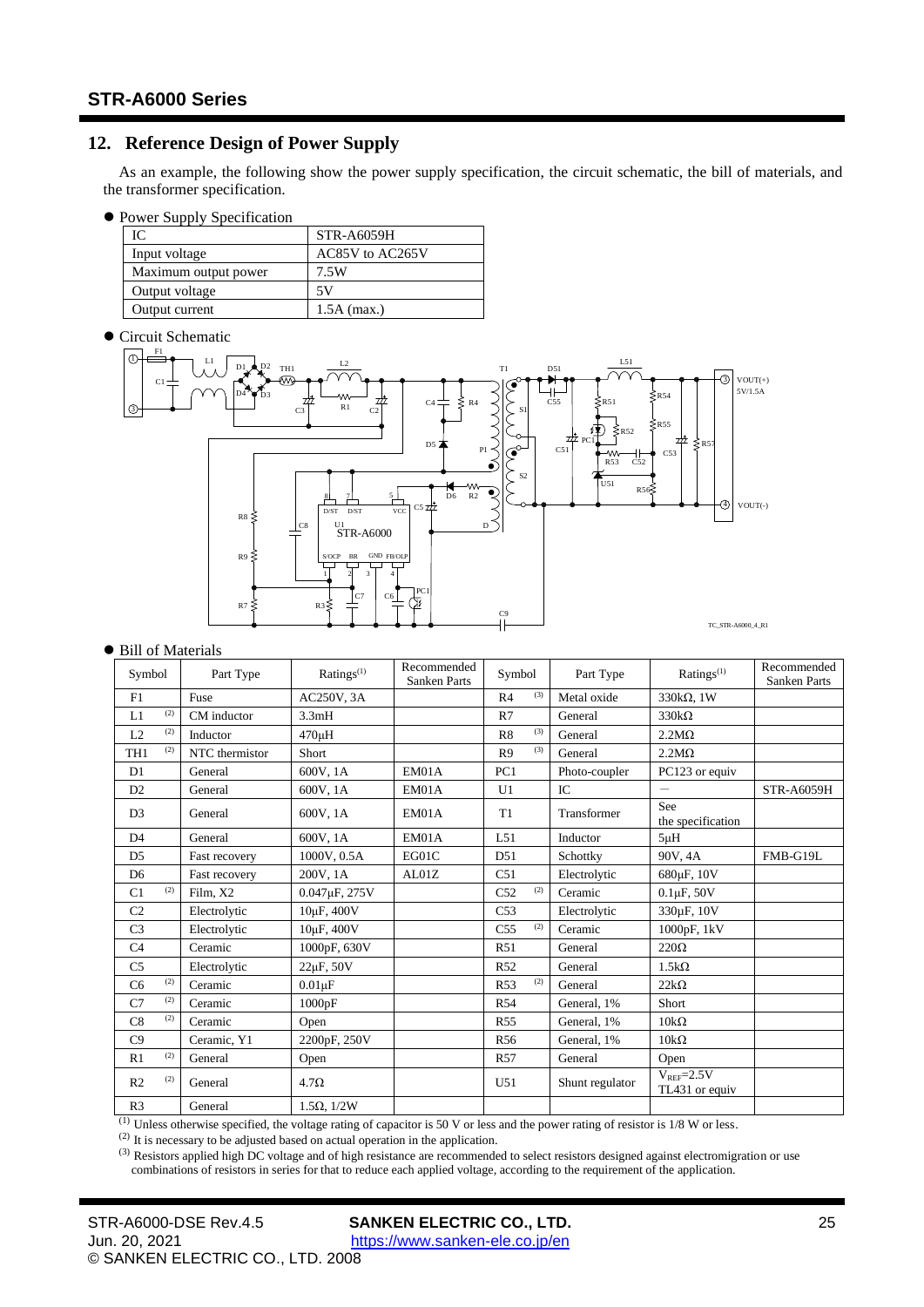- ⚫ Transformer Specification
	- Primary Inductance, L<sup>P</sup> :704 μH
	- Core Size :EI-16
	-
	- $\approx$  Al-value :132 nH/N<sup>2</sup> (Center gap of about 0.26 mm)
	- Winding Specification

| Winding                  | Symbol | Number of Turns (T) | Wire Diameter (mm)        | Construction                      |
|--------------------------|--------|---------------------|---------------------------|-----------------------------------|
| Primary Winding          | P1     | 73                  | $2UEW$ - $\varphi$ 0.18   | Two-layer,<br>solenoid winding    |
| <b>Auxiliary Winding</b> | D      | 17                  | $2UEW$ - $\varphi$ 0.18×2 | Single-layer,<br>solenoid winding |
| Output Winding 1         | S1     | 6                   | TEX- $\varphi$ 0.3×2      | Single-layer,<br>solenoid winding |
| Output Winding 2         | S2     | 6                   | TEX- $\varphi$ 0.3×2      | Single-layer,<br>solenoid winding |



: Start at this pin Cross-section view